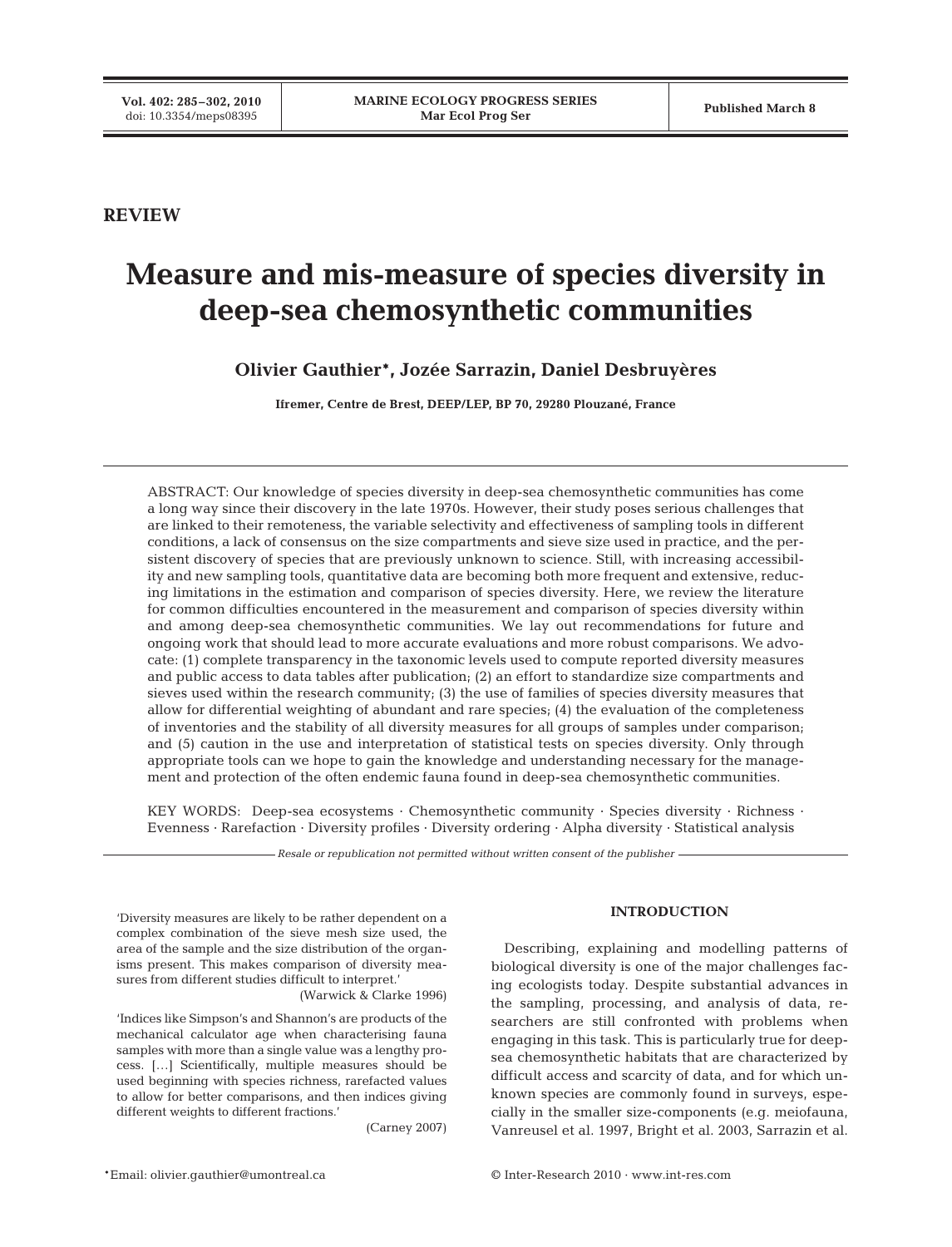2006, Van Gaever et al. 2006, Copley et al. 2007, Limen et al. 2007). Even the seemingly 'simple' task of quantifying species diversity within or among groups of sites can turn out to be a difficult endeavour (Purvis & Hector 2000). Biological diversity can have many different meanings. It can refer to ecological, molecular, phylogenetic or even functional (processes) diversity, depending on the level of observation. Here, we are concerned with the 'traditional' ecological meaning of diversity, which is commonly called 'species diversity' or 'α-diversity'. When considering samples that are drawn from a community, it usually refers to both 'species richness' (the number of species) and 'species evenness' (the relative abundance of taxa) (Simpson 1949). However, it is also possible to refer to guild diversity, trophic diversity, and genus diversity (or any higher taxonomic groups); any subdivision of the community to which some biological meaning can be assigned could be worthy of such quantification. The 2 basic components of species diversity (richness and evenness) are usually summarized as 'simple' numbers in the form of 'diversity indices' or 'diversity measures'. They include, but are not limited to, species richness (*S*; McIntosh 1967), Shannon's entropy (*H*; Shannon 1948), or some form of Simpson's concentration  $(\lambda_i)$ Simpson 1949).

Publication of quantitative ecological data, i.e. counts of individuals by taxon, from hydrothermal vents and other deep-sea chemosynthetic communities have only become common in the last decade (e.g. Sibuet & Olu 1998, Sarrazin & Juniper 1999, Van Dover & Trask 2000, Van Dover 2002, Baco & Smith 2003, Tsurumi 2003, Tsurumi & Tunnicliffe 2003, Turnipseed et al. 2003, 2004, Bergquist et al. 2003, 2005, Cordes et al. 2005, Flint et al. 2006, Zekely et al. 2006a,b, Copley et al. 2007). The advent of quantitative faunal data from deep-sea chemosynthetic communities calls for better evaluations of the comparability of samples and the use of robust diversity ordering methods. A lack of consensus in the methodology of collecting, describing and analysing data often makes it difficult to confidently compare results both within and between independent studies (Sutherland 1996, Warwick & Clarke 1996). Observed species frequencies depend on the underlying diversity, but also vary with the capture probability distribution. The latter is a function of the sampling tools and strategy, the structure of the habitats, and the density of organisms (Gotelli & Colwell 2001, Colwell et al. 2004). It is thus necessary to ensure that adequate and comparable sampling is realized in all habitats and communities. Indeed, in order to be reliable, species diversity comparisons have to consider sampling method, mesh size, the number of samples, the number of individuals, the survey area, and the area or volume covered. Since such discrepancies are often ignored or

not deemed sufficient to warrant concern, we consider it necessary to briefly review some of the methods, tools and requirements of species diversity research in their application to research in deep-sea chemosynthetic communities. We report on some problematic aspects of sampling and numerical analyses that are sometimes neglected in species diversity analysis in these communities. They include inconsistencies in sampling protocol, identification, or data analyses for which there are often, but not always, simple solutions. Some of these issues have been documented elsewhere for other benthic habitats (e.g. Sutherland 1996, Warwick & Clarke 1996).

It is understandable that the paucity of previously published work and the enormous difficulties and costs attached to the acquisition of data in extreme deep-sea environments have played a major role in this situation. However, it is now essential to adopt a more pragmatic and critical strategy to diversity estimation and comparison in deep-sea chemosynthetic ecosystems. The aim of this review is to emphasize the necessity of considering all factors that influence assessments of species diversity, and to properly consider what is being compared. First, a review of some of the submersible sampling tools that are used in deep-sea habitats is presented. Their selectivity with regards to hard and soft substratum is emphasized, but organism size and mobility are also considered. We then revisit commonly used measures and indices of diversity, and discuss some alternatives. Problems encountered in some diversity characterizations are illustrated with examples from the literature. One crucial aspect of the problem is the comparability of biological diversity between groups of samples that come from different habitats, communities, or different research projects. In particular, the ranking of sample groups and the use of some statistical tests will be addressed. We argue that it is necessary to scrutinize differences in sampling design and evaluate the completeness of a survey to estimate species richness and evenness. Failure to do this can lead to spurious results. Finally, some recommendations are made in light of the difficulties posed by the study of these remote communities. We hope that this work will trigger constructive discussion, and ultimately lead to higher quality descriptions and comparisons of the species diversity in these peculiar habitats, both within and between studies.

## **Some obligatory symbolism**

Species richness  $(S)$  is the number of species in a community. The true species richness  $(S_{true})$  of a community is the actual number of species composing it. The observed species richness  $(S_{obs})$  is the number of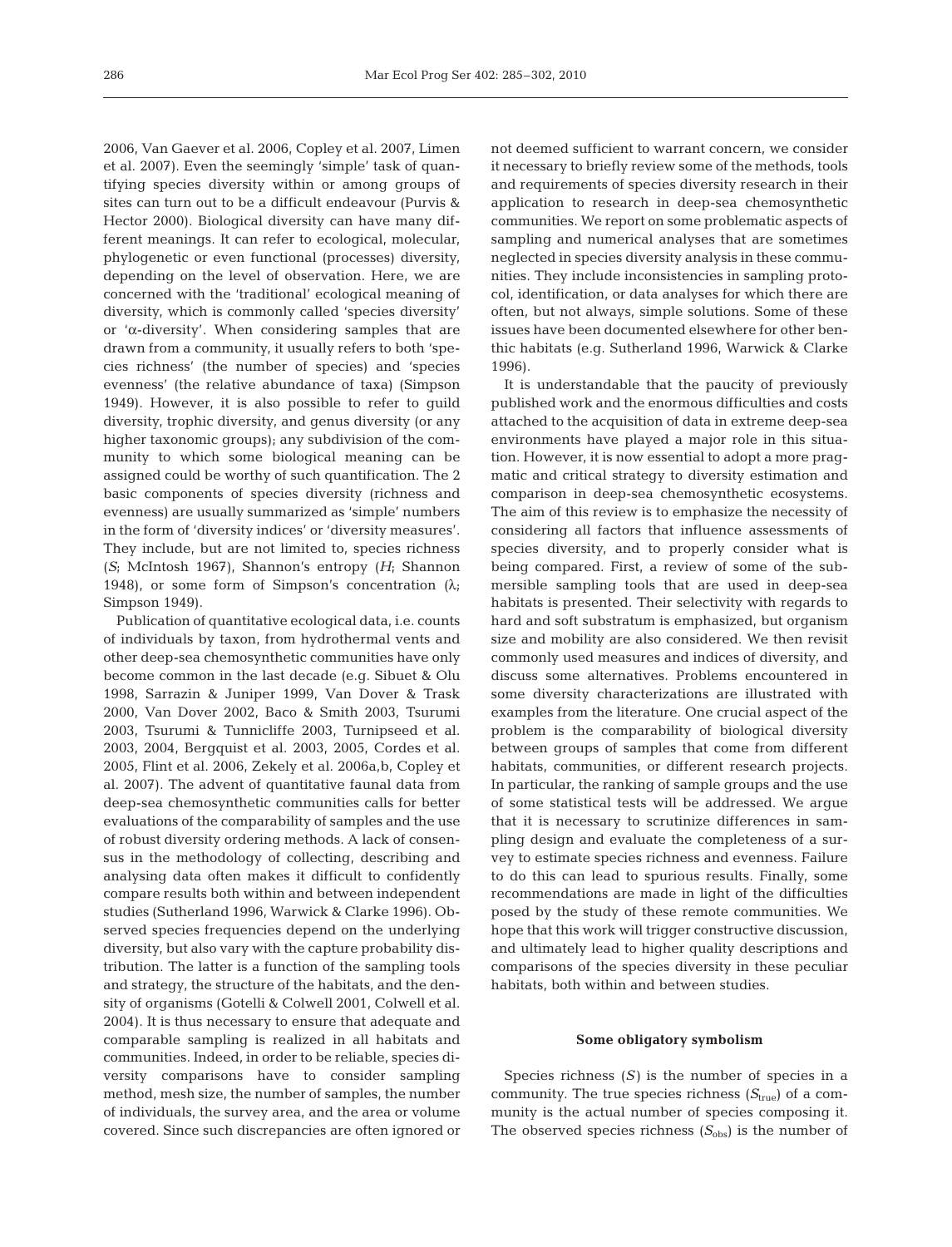species found in a sample; it is one of many estimates (*S*est) of *S*true. For a sample of *N* individuals, each species *i* has an observed abundance of *ni* individuals, and the sum of the observed abundances for all species equals the sample size:  $\sum_{i=1}^{S_{obs}} n_i = N$ . The relative abundance of each species in the sample  $(p_i)$  is simply its abundance divided by the number of individuals in the sample:  $p_i = n_i/N$ . It is an estimate of the species' true relative abundance in the community, and the  $p_i$  of all the species in the community add up to 1:  $\sum_{i=1}^{S_{obs}} p_i = 1$ . A community is said to be perfectly 'even' if all species in the community have equal relative abundances, i.e. if  $p_i = N/S$  for all  $i = 1, 2, ..., S$ . Communities where species frequency distributions depart from this theoretical situation towards one where a minority of species accounts for a majority of the cumulative relative abundance are said to be increasingly 'uneven'. This is often the case in chemosynthetic communities (e.g. Bergquist et al. 2003, 2005, Smith & Baco 2003, Zekely et al. 2006a, Copley et al. 2007, Gollner et al. 2007, Galkin & Goroslavskaya 2008).

# **DEEP-SEA COMMON SUBMERSIBLE SAMPLING TOOLS & TREATMENT**

Push corers (or tube corers; Fig. 1A), blade corers (Bayon et al. 2009; Fig. 1B,C), and Birge-Ekman box corers (Rowe & Clifford 1973; Fig. 1D) are the typical submersible tools that are used to sample fauna in the soft sediments of the deep ocean. These tools are very efficient in sampling a known surface; however, no generic tools are available or are used by scientists from around the world (Table 1). Corers do not necessarily have the same size, and this may pose some comparison concerns. Nevertheless, they are considered to be quantitative, i.e. their results can be easily transformed to account for the area or volume sampled.

Originally designed by Van Dover (2002) and recently upgraded by C. Fisher's team (Pennsylvania State University), the pot sampler (Fig. 1E) is dedicated to the sampling of mussel beds and their associated community on both hard and soft substrata. It consists of a modified 12 q (11.356 l) aluminium-clad stainless pot with a handle, is filled with a Kevlar bag and is deployed by a submersible mechanical arm. After enclosing the assemblage, a handle is turned to cinch up the Kevlar bag, firmly securing the sampled mussels and associated fauna. The sampled area is known  $(531 \text{ cm}^2)$ , but the sampled volume is variable and depends on the penetration of the pot in the sediments.

Most scientific submersibles are equipped with a suction sampler (Fig. 1F). This sampling tool, which is placed on the vehicle, is composed of a centrifugal pump and a long supple pipe with a nozzle. The suction sampler is manipulated with the submersible arm and is used on a target surface. Faunal samples go through the pipe and are collected in independent jars. A mesh of varying size is usually placed inside each jar to prevent sample loss. The suction sampler is commonly used to collect smaller organisms, otherwise the pipe could get clogged and the sample lost. It is particularly efficient in collecting smaller animals on hard substratum, but can also be used on soft sediments. Although the area of the sampled surface can be evaluated through video imagery (Sarrazin et al. 1997), this tool is generally not considered to be quantitative. However, as with grab and scoop samples (see below), it can be used to quantify species diversity alongside more quantitative tools, provided that their respective selectivity is acknowledged and data is properly analysed.

The major problem encountered in the deep sea is the sampling of large faunal communities on hard substratum. The Chimneymaster and Bushmaster (Fig. 1G) are original instruments created by C. Fisher's team to collect vent communities on and around hydrothermal edifices (Hourdez et al. 2000, Bergquist et al. 2002). These large nets are used to collect complete bushes of tubeworms and associated fauna, either on the seafloor (Bushmaster) or on sulphide chimneys (Chimneymaster). They have also been used on corals. The Bushmaster has proven to be very efficient on relatively flat hard bottoms (Bergquist et al. 2002, Urcuyo et al. 2003, Bergquist et al. 2007). On irregular or vertical sulphide edifice surfaces, it is also practical to use the submersible suction sampler in combination with the manipulator arm to collect faunal samples (Sarrazin & Juniper 1999). These so-called 'grab samples' (Fig. 1H) are then placed in collection boxes (Fig. 1I). In these instances, video imagery is used to get an estimation of the sampled area (Sarrazin et al. 1997, Tsurumi 2003, Tsurumi & Tunnicliffe 2003). Many submersibles are also equipped with some kind of nonquantitative scoop (Fig. 1J), which is a canvas rock bag or mesh net with a solid wire frame at the mouth and a T-handle. Finally, the manipulator arm is also regularly used to collect whole organisms (Fig. 1K) and abiotic substrata (Fig. 1L).

## **Sieving**

Each of the tools described above has different capture efficiencies for different species (Table 1) and may lead to loss of individuals, underestimation of the relative abundance of some groups, and overestimation of others. These tools thus differ in selectivity. It may be difficult to distinguish the differences stemming from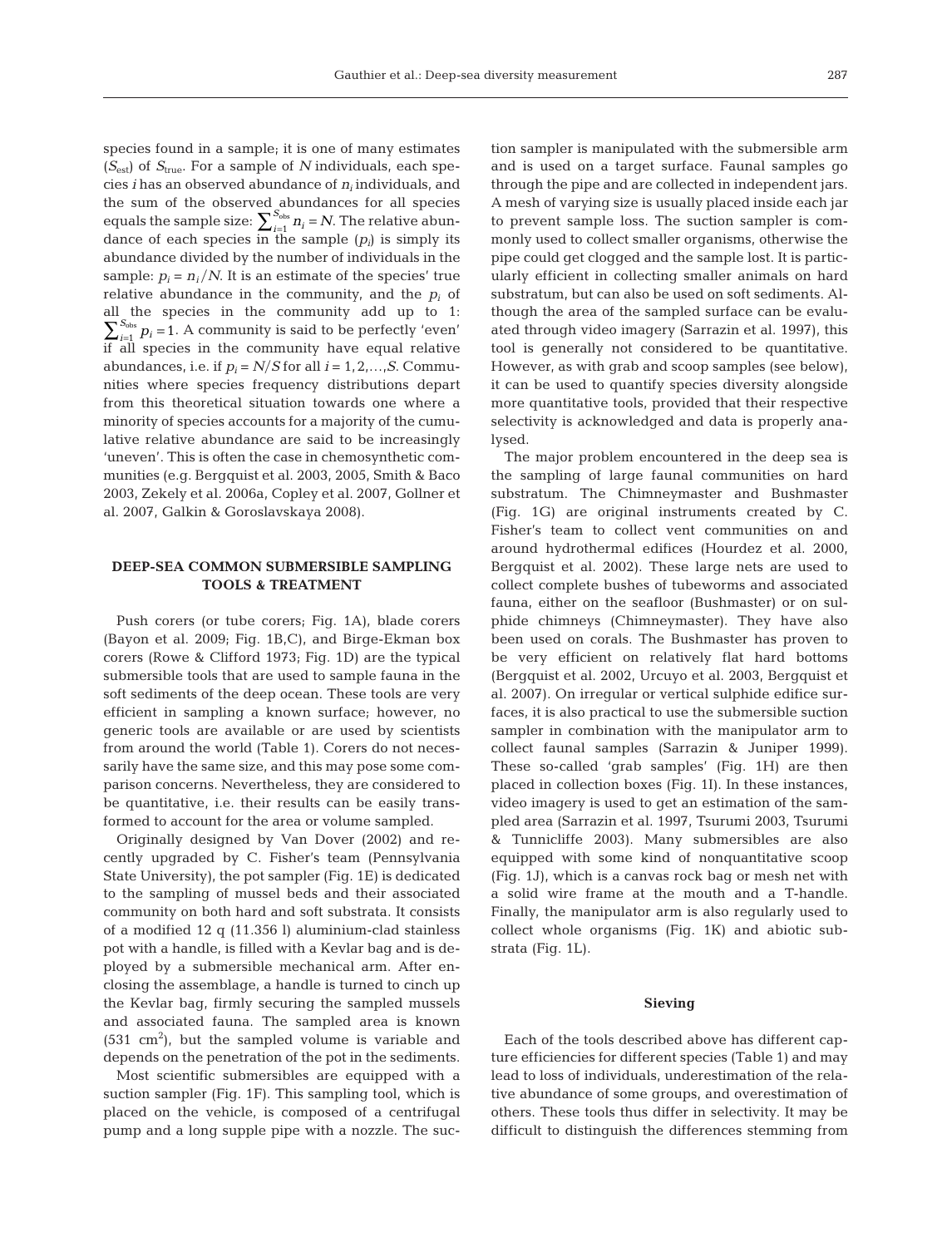

Fig. 1. Common submersible sampling tools used for sampling the fauna in deep-sea chemosynthetic communities: (A) push corer (tube corer) and (B) blade corer, inserted in the sediments, (C) blade corer with a sediment sample, (D) Birge-Ekman box corer (15 × 15 × 20 cm; used extensively in the Atlantic and Pacific Oceans near North America with the submersibles ALVIN and Johnson SeaLink to take quantitative sediment samples; often deployed with 4 metal subcores as inserts, allowing partitioning of sediments for different types of analysis), (E) pot sampler, (F) suction sampler, (G) Bushmaster Sr. used on a tubeworm bush, (H) grab sample in a mussel assemblage, (I) isotherm collection box, (J) scoop sampler, (K) manipulator arm collecting a megafaunal sample (sea urchin), and (L) manipulator arm collecting a carbonate crust. A, K and L were taken on the Napoli mud volcano; B and C on the Amsterdam mud volcano in the Mediterranean Sea during the MEDECO cruise in 2007 (Ifremer); F, H and I on the Tour Eiffel edifice, Lucky Strike vent field, Mid-Atlantic ridge during the MoMARETO cruise in 2006 (Ifremer); D from L. Levin, Scripps Institution of Oceanography; E during a NSF Ridge 2000 cruise to the Eastern Lau Spreading Center in 2005 (C. Fisher, Pennsylvania State University); G during a NSF Johnson Sea Link cruise in the Gulf of Mexico in 2003 (C. Fisher, Pennsylvania State University); and J on the Amon mud volcano in the Mediterranean Sea during the BioNil cruise in 2006 (Marum). See text and Table 1 for additional details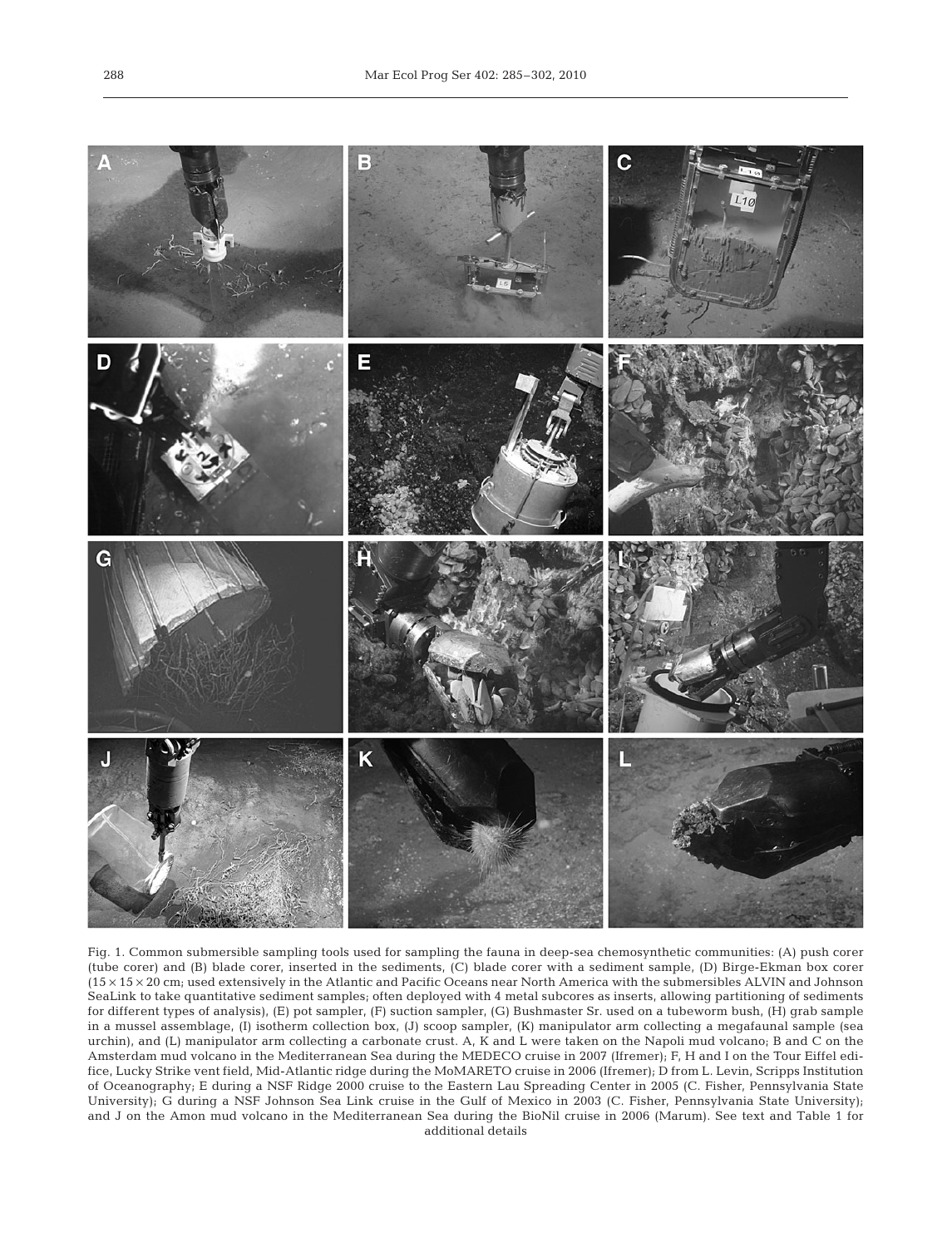| Sampling Tool           | Area $\rm (cm^2)$              | Substrata                                | What is sampled                                                                               |  |
|-------------------------|--------------------------------|------------------------------------------|-----------------------------------------------------------------------------------------------|--|
| Push corer (tube corer) | Variable                       | Soft                                     | Epibenthic and infauna                                                                        |  |
| Birge-Ekman box corer   | Variable                       | Soft                                     | Epibenthic and infauna                                                                        |  |
| Blade corer             | $190$ (small)<br>$240$ (large) | Soft                                     | Epibenthic and infauna                                                                        |  |
| Pot sampler             | 531                            | Soft/Hard<br>Relatively flat surfaces    | Mussel beds and associated meiofauna,<br>Infauna                                              |  |
| Suction sampler         | Variable                       | Soft/Hard<br>Flat and irregular surfaces | Epibenthic fauna                                                                              |  |
| Arm grabs               | Variable                       | Soft/Hard<br>Flat and irregular surfaces | Epibenthic fauna, Whole organisms,<br>Abiotic substrata, Attached or slow moving<br>organisms |  |
| Chimneymaster           | 707                            | Soft/Hard<br>Flat and irregular surfaces | Bushes of tubeworms and associated meiofauna                                                  |  |
| Bushmaster Jr.          | 3848                           | Soft/Hard<br>Flat and irregular surfaces | Bushes of tubeworms, corals, and associated<br>meiofauna                                      |  |
| Bushmaster Sr.          | 17671                          | Soft/Hard<br>Flat and irregular surfaces | Bushes of tubeworms, corals, and associated<br>meiofauna                                      |  |

Table 1. Common tools used for sampling chemosynthetic communities from submersibles in the deep sea

the underlying species frequency distribution from those resulting from the sampling tools and protocol used. Another major step that may affect comparison between samples and sites is sieving. This obligate step is used to separate different size components of the fauna that are retained on different mesh sizes. The term megafauna usually refers to large size animals that are visible to the naked eye. Macrofauna includes fauna that pass through a 2 cm sieve, but are retained on either a 250 µm (Europe) or 300 µm (North America) sieve. The meiofauna is the compartment where there are more discrepancies. The International Association of Meiobenthologists defines meiobenthology as the study of small benthic metazoans that pass through a 0.500 mm sieve but are retained on a 0.63 or 0.45 µm sieve (www.meiofauna.org/phyla34.html)! Sieves that have been used to process samples have varied from 74 to 32 µm in chemosynthetic habitats (Copley et al. 2007), and even 20 µm in other deep-sea habitats (Danovaro et al. 2008). These discrepancies tend to obfuscate comparative results. In addition, the meiofaunal compartment in deep-sea hydrothermal vents and other remote marine ecosystems has received much less attention than the larger faunal compartment (Vanreusel et al. 1997, Copley et al. 2007, Danovaro et al. 2008), creating a non-negligible bias in the estimation of diversity. Only recently has the study of meiofauna become almost systematic in vent and seep ecological studies (e.g. Bright et al. 2003, Tsurumi 2003, Sarrazin et al. 2006, Van Gaever et al. 2006, Copley et al. 2007, Limen et al. 2007).

All other things being equal, valid comparisons of diversity between samples, or groups thereof, can only



Fig. 2. The selectivity of sieve size and its consequence on observed species richness and species relative abundance. Species A, B, C, and D have different average sizes, but identical Gaussian-shaped size-frequency distributions. They form a perfectly even community  $(p_A = p_B = p_C = p_D = 0.25)$ . Vertical lines represent 4 sieves with different mesh sizes from 0 (finest) to 3 (coarsest). Sieves represent arbitrary partitioning of organisms according to their size. Arrows identify the fraction of the community that is observable for each sieve; the

fractions have no upper boundary in this example

be made for identical size components. Fig. 2 illustrates some of the sampling problems that are associated with the use of varying sieve sizes. It shows a fictional and perfectly even community composed of 4 species (i.e.  $p_A = p_B = p_C = p_D = 0.25$ ). These species differ in average size, but otherwise have identical sizefrequency distributions. The average body size and sieve size are arbitrary, and only serve to illustrate a point. In this situation, and assuming an exhaustive sampling, different sieve sizes would give markedly different images of this community (Table 2). Sieve size influences sampling results in 2 important ways. Firstly, coarser sieves selectively discard smaller speci-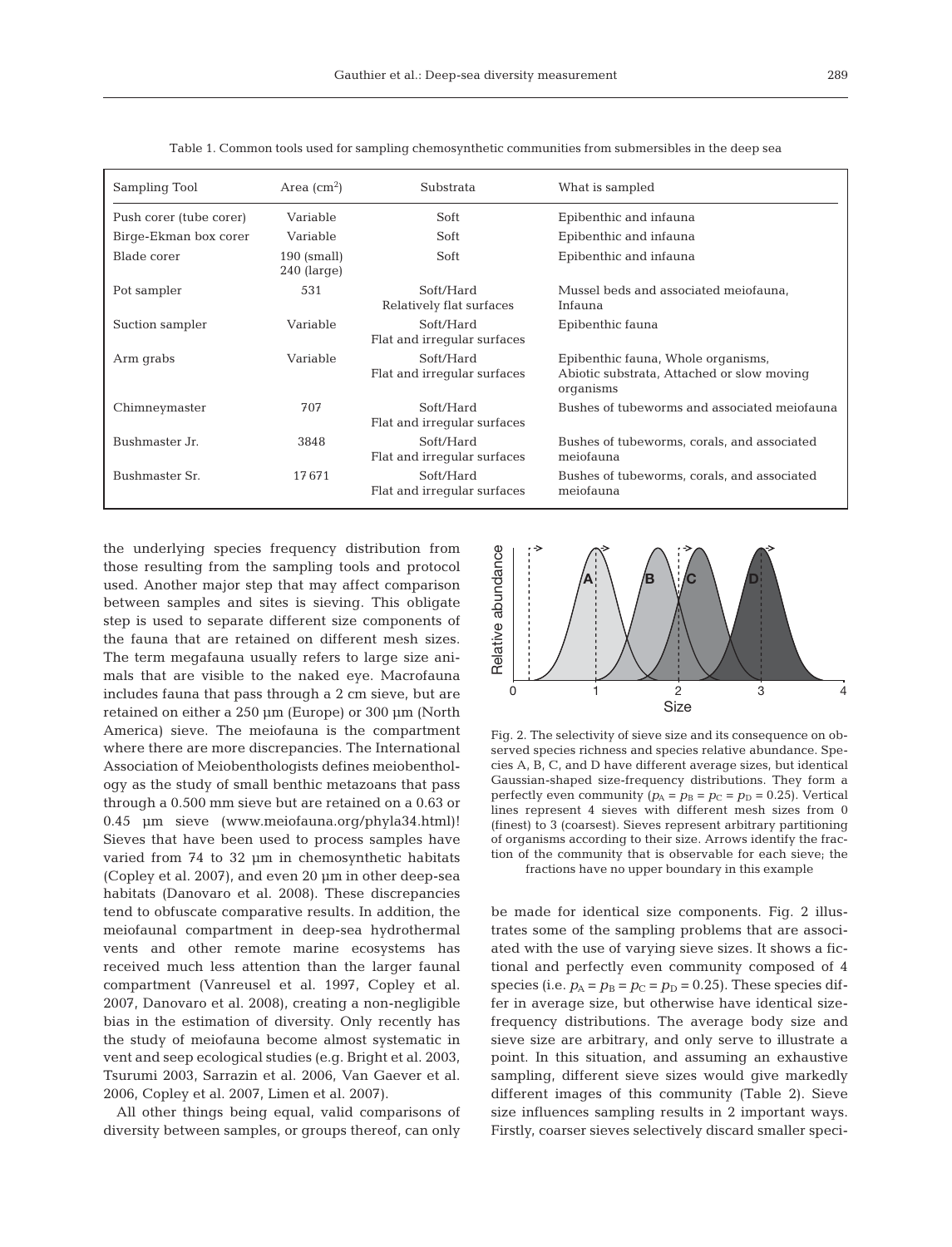Table 2. Consequence of sieve sizes on the expected observed species richness  $(S_{obs})$  and relative abundance of observed species  $(p_i$ , where  $i = A...D$ ) for the hypothetical community in Fig. 2. Relative abundance values are rounded off to add up to 1 for each sieve size

| Sieve | $S_{\rm obs}$ | $p_{\rm A}$ | $p_{\rm B}$ | $p_{\rm C}$ | $p_{\rm D}$ |
|-------|---------------|-------------|-------------|-------------|-------------|
| 0     |               | 0.250       | 0.250       | 0.250       | 0.250       |
|       |               | 0.142       | 0.286       | 0.286       | 0.286       |
| 2     | 3             |             | 0.171       | 0.329       | 0.500       |
| 3     |               |             |             |             | 1.000       |
|       |               |             |             |             |             |

mens, and are expected to result in lower observed species richness as some species will not be retained on some sieves (e.g. species A with sieve 2; Fig. 2). Secondly (and more subtly), we can expect an underestimation of the relative abundance of the smaller species when mesh size crosses their size-frequency distribution (e.g. species B with sieve 2; Fig. 2). As a corollary, we can expect an overestimation of the relative abundance of larger species. This figure can also be interpreted in terms of the general selectivity differences among sampling tools. For example, relabelling the abscissa as, e.g. mobility, and replacing sieve size with different hypothetical sampling tools, would show that if species differ in terms of mobility, samples obtained using tools that vary in efficiency with the mobility of organisms could lead to very different results, even if said tools were used on the same community. We cannot altogether escape these sampling biases; however, the use of a variety of sampling tools could ultimately lead to better knowledge of the communities. Finally, variation in overall productivity can lead to a shift in average size for particular species and sieve size will always remain somewhat arbitrary. Some investigators have proposed the partitioning of organisms upon both taxonomic and size dependent criteria (e.g. macrofauna sensu strictu, Hessler & Jumars 1974). Nevertheless, a standardization of the size components and sieve sizes to be used in future research would allow comparisons that are more straightforward.

# **MEASURING DIVERSITY: THE USUAL SUSPECTS**

#### **Species (or taxonomic) richness**

Observed species richness has been suggested to be the most appropriate measure of diversity (Rosenzweig 1995), and is sometimes regarded as its fundamental measure (Gaston 1996, Martinez 1996). It understandably remains the most often reported measure of diversity since it is a natural result of any field survey. It is also the only measure of species diversity that is available for presence–absence data. Despite its apparent

simplicity, it is the measure that is most dependent on sampling design and intensity, and is greatly affected by the interaction between the evenness of the community and the sampling design. Rare species require more sampling effort to be found, and, by definition, uneven communities contain larger proportions of rare species. Unless we obtain a complete census,  $S_{\text{obs}}$  is always an underestimation of  $S_{true}$ . It is also a very incomplete measure of α-diversity, since it treats all species as equals, regardless of their relative abundance, or importance in terms of processes in the community. A number of numerical methods have been proposed to better estimate  $S_{true}$  from a sample. While none seems to be completely satisfactory and all require difficult assumptions about species detection probabilities, they usually provide more accurate lower boundary estimates than  $S_{obs}$  (Brose et al. 2003, O'Hara 2005). Finally, mean species richness for a collection of samples is often reported as 'richness' (e.g. Tsurumi 2003, Bergquist et al. 2005, Govenar & Fisher 2007, Levin & Mendoza 2007). However, it is a measure of 'species density', or the mean number of species in a sample (Gotelli & Colwell 2001, Colwell et al. 2004). Species density is an important parameter in itself. It can reflect ecological differences in spatial distributions and faunal densities. However, it can also reflect varying sampling efficiency among habitats. For example, given equal sampling effort in terms of numbers of samples, 2 communities that are identical in all aspects except density of individuals will appear very different with such a measure of 'richness'

Table 3. Observed species richness for samples drawn from constructed communities that are identical in all aspects except density of organisms. Values are mean observed species richness in 1 sample for collections of 1000 samples. All communities contain 12 species  $(S_{true} = 12)$  and have identical species abundance distributions  $([p_{11};...;p_{12}] = [0.4699; 0.2406;$ 0.0903; 0.0738; 0.0536; 0.0333; 0.0178; 0.0052; 0.0046; 0.0042; 0.0041; 0.0025]). Variation in density is expressed as a variation in the number of individuals per sample. Mean observed species richness is presented for densities that are increasing at a varying rate to illustrate the diminishing effect of density on  $S_{obs}$  for a given  $S_{true}$ 

| Mean sample density<br>$(ind. sample-1)$ | Mean observed richness<br>$(n = 1000$ samples) |  |  |
|------------------------------------------|------------------------------------------------|--|--|
| 10                                       | 4.12                                           |  |  |
| 20                                       | 5.50                                           |  |  |
| 30                                       | 6.28                                           |  |  |
| 40                                       | 6.83                                           |  |  |
| 50                                       | 7.24                                           |  |  |
| 100                                      | 8.52                                           |  |  |
| 150                                      | 9.22                                           |  |  |
| 250                                      | 10.12                                          |  |  |
| 500                                      | 11.29                                          |  |  |
| 750                                      | 11.70                                          |  |  |
| 1000                                     | 11.87                                          |  |  |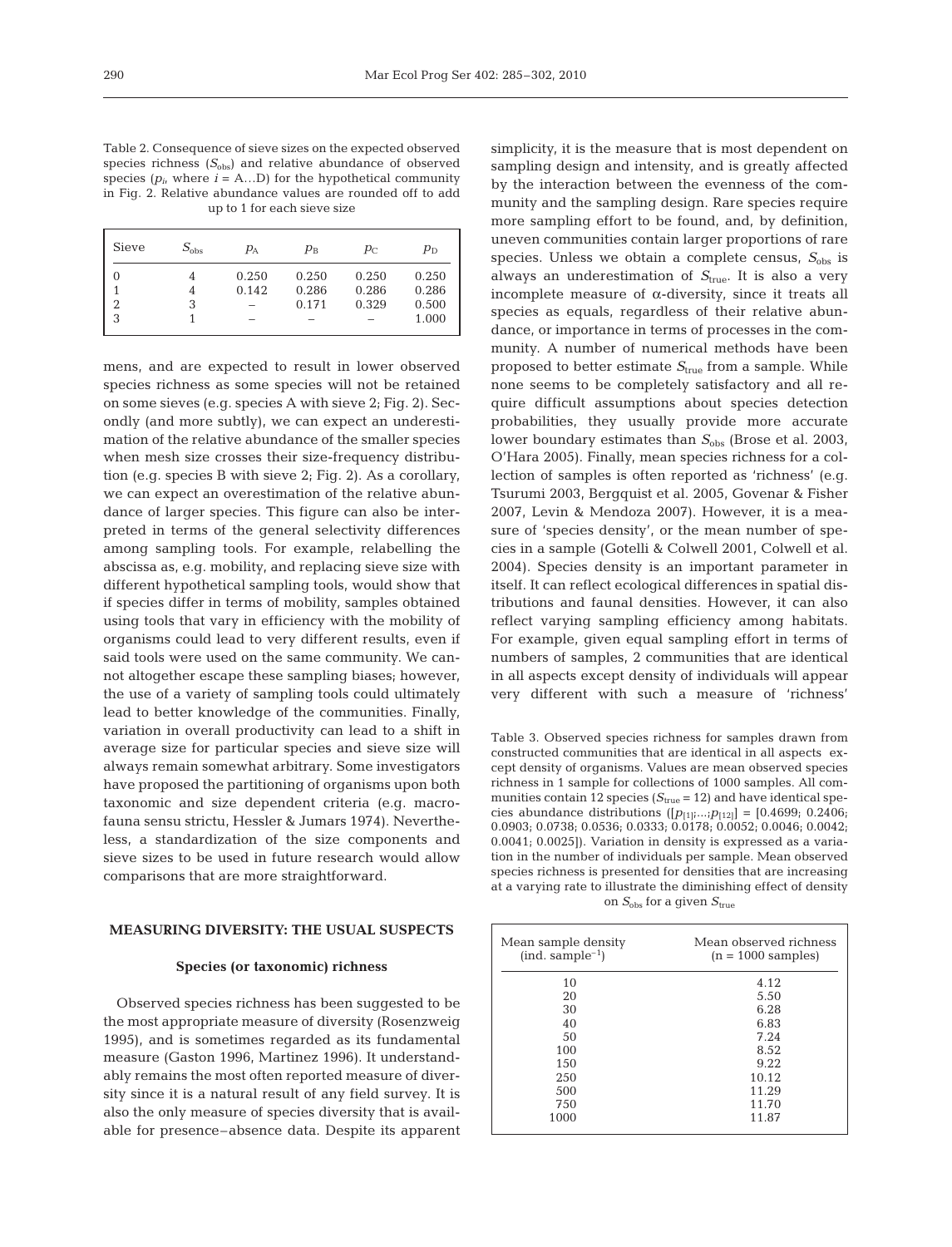(Table 3). This constitutes insufficient information to enable conclusion about differences in richness between these communities. The use of mean number of species by sample in statistical tests of  $S_{obs}$  is further discussed later.

In most accounts of biodiversity research, reported richness is usually observed species richness, or indicated as such, but this is not always the case. In reality, reported richness values do not systematically relate to species or even a constant taxonomic level. The lowest taxonomic level of identification is usually inconsistent within or between publications. Causes for such inconsistencies include insufficient prior knowledge of a given group, the discovery of new species, and the lack of resources or time. These estimates thus represent a lower boundary for  $S_{obs}$  and this should be acknowledged. Unfortunately, they are sometimes presented as species richness, and all categories are counted 'as is' in richness estimates, taxon-sampling curves (rarefaction, see 'The completeness of inventories: Rarefaction') and other measures of diversity. Precise description of identification level for different groups should be provided (e.g. Sibuet & Olu 1998, Cao et al. 2002a,b, Levin et al. 2003, Tsurumi & Tunnicliffe 2003, Van Dover & Doerries 2005), and 'taxonomic richness' should be preferred when identification levels vary (e.g. Braby et al. 2007).

## **Shannon diversity index**

Shannon's entropy (*H)* incorporates evenness and richness in a composite measure by weighting each species according to its relative abundance (Shannon 1948):

$$
H = -\sum_{i=1}^{S} p_i \times \log(p_i)
$$
 (1)

The units are nats or bits, depending on whether natural or base 2 logarithms are used, but these are usually discarded in the ecological literature. *H* is an entropy, or a measure of uncertainty, that originated in information theory, and this has been a source of criticism. However, like measures based on the Gini-Simpson index (see next subsection), it can be interpreted in terms of the probability of interspecific encounters: the probability that 2 individuals, randomly sampled with replacement from the community, belong to different species (Patil & Taillie 1982, Jost 2007). A common justification for its widespread use in ecological research is that it facilitates comparisons with previous studies. However, its real value strongly depends on unknown parameters in the statistical population: the number of unobserved species in the community along with their relative frequencies. Thus, as with  $S_{\text{obs}}$ , the accuracy of observed *H* values increases with sampling effort, but to a lesser degree (Chao & Shen 2003).

## **Gini-Simpson diversity index**

The Gini-Simpson index (*D)* is the probability of interspecific encounter (Gini 1912, Simpson 1949):

$$
D = 1 - \lambda = 1 - \sum_{i=1}^{S} p_i^2
$$
 (2)

where  $\lambda$  is called Simpson's concentration, which is a measure of the distribution of individuals among species (Simpson 1949). Compared to the Shannon index, it slightly downweights the less abundant species in favour of the most common ones in its calculations. It is also of common use in diversity surveys and has been advocated for assessing biodiversity with limited time and resources (Lande 1996, Lande et al. 2000, Magurran 2004). Its accuracy is less affected by sample size than that of either  $S_{obs}$  or *H*.

#### **The effective number of species**

Not all diversity measures are readily interpretable. All other things being equal, ecologists have no trouble grasping that a community with  $S_{\text{true}} = 20$  is twice as rich as one with  $S_{true} = 10$  species. It is also clear that in a community with  $D = 0.5$ , it is twice as likely to randomly draw 2 individuals belonging to different species than in a community with  $D = 0.25$ . However, in what way does a community with  $H = 1$  nats compare to one with  $H = 1.22$  nats? The 'effective number of species' of a community lends itself to simpler interpretations; it is the number of species that would make up a hypothetical perfectly even community (i.e.  $p_i = N/S$ for all  $i = 1, 2, \ldots, S$ ) that is exactly as diverse as the one under consideration (MacArthur 1965). This so-called 'Hill numbers' (Hill 1973), and 'numbers equivalent' of Patil & Taillie (1982) are both expressed as effective numbers of species. It can be easily computed for most diversity indices (MacArthur 1965, Hill 1973, Patil & Taillie 1982, Keylock 2005, Jost 2006, 2007). It would be generally advisable to report effective numbers of species since their units and meaning are readily interpretable. The effective number of species derived from  $H$  is  $\exp(H)$ ; formulas for commonly used entropy measures are found in Jost (2006, 2007).

# **THE COMPLETENESS OF INVENTORIES**

## **Sample coverage**

The validity of comparisons of species diversity estimates between different sites or studies depends largely on the completeness, or coverage, of the different inventories. 'Sample coverage' is defined as the fraction of the total number of species that is observed in a survey, i.e.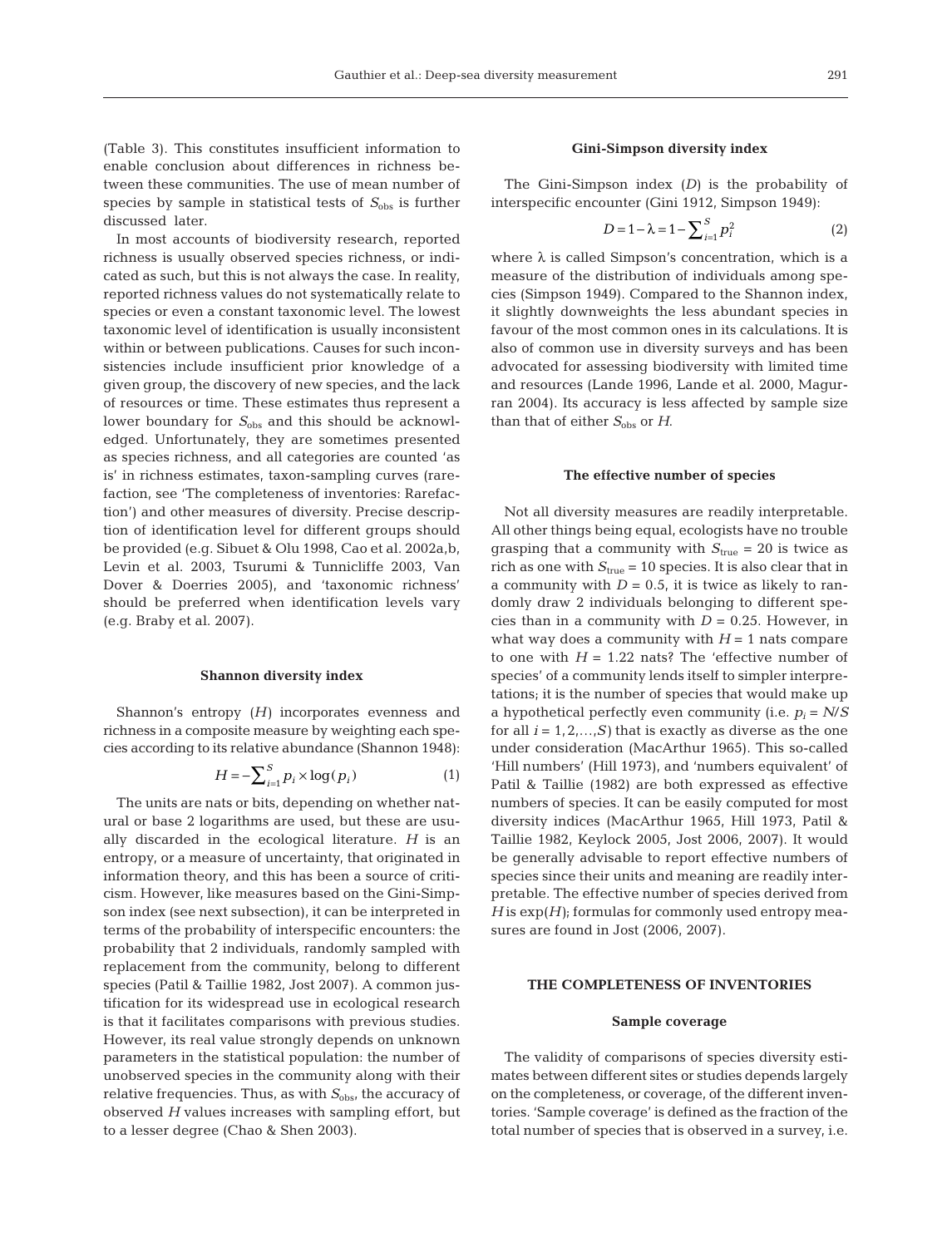$C = S_{obs}/S_{true}$  (Chao & Shen 2003). An inventory is said to be complete with regards to species richness if all the species in the community have been observed, i.e. if *C =* 1. *S*true is usually an unknown parameter, and the only way to know it with certainty is to perform a complete census. This is, at best, impractical in studies of biological diversity, particularly in deep-sea environments where accessibility and time are primary constraints. However, notwithstanding their underlying assumptions, richness estimators  $S_{est}$  can be used to evaluate  $C_i$   $\hat{C}$  =  $S_{\rm obs}/S_{\rm est}$ . Indeed, Brose et al. (2003) showed that among 12 richness estimators,  $S_{obs}$  was always the most biased, and the least accurate when a large number of species were undetected. They also concluded that all these estimators underestimated  $S_{true}$ , and must be considered as lower boundary estimates. It is beyond the scope of this paper to provide an in-depth review of richness estimators, but nonparametric estimators, notably the Chao and jack-knife estimators, outperform parametric estimators in most situations (Walther & Moore 2005).

## **Rarefaction**

Taxon-sampling curves, or rarefaction curves (sensu Gotelli & Colwell 2001), are also invaluable tools for assessing inventory completeness. They illustrate the increase in the expected, rather than the observed, species richness with increased sampling effort, up to  $S_{obs}$ when all collected samples and individuals are accounted for. If the curve reaches an asymptote at  $S_{\text{obs}}$ , the reliability of this richness estimate is increased. This procedure is also often used to reduce sampling effort down to its lowest value for groups of samples that are to be compared (Hurlbert 1971, Gotelli & Colwell 2001). However, different habitats do not necessarily require the same amount of effort to be adequately sampled. The detection probabilities of different species are not necessarily constant across habitats (Cao et al. 2007) and rarefaction curves are known to intersect in some situations (Lande et al. 2000, Thompson & Withers 2003). Indeed, the initial slope of a rarefaction curve reflects the evenness of the sampled community. For uneven communities, the curve rises gradually toward its final value because most individuals belong to a few dominant species. In contrast, for even communities, a steep increase is observed from the onset. Hence, given sufficient sampling effort, it is expected that 2 taxonsampling curves will intersect if the species-poor community is more even than the species-rich one (Lande et al. 2000, Thompson & Withers 2003). In this way, these curves not only convey invaluable information about sample coverage, but also provide a graphical representation of the observed richness and evenness of communities, thereby facilitating comparisons.

However, even the use of the same sampling tools and a standardized effort in terms of surface area, volume, or number of samples collected does not guarantee that comparable coverage will be achieved. Noncomparable coverage can result, for example, from differences in the overall density or patchiness between the habitats, or from the interaction between habitat structure and sampling tools (Thompson & Withers 2003, Underwood et al. 2008). As mentioned in the sampling section, different sampling tools have different selectivities, which can be greatly influenced by the structure of the habitat (e.g. hard vs. soft substratum). In this context, rarefaction curves should be regarded as diagnostic instruments to evaluate the sufficiency of sampling effort within habitats, or groups of sites (e.g. Willott 2001). Ideally, to minimize density and contagious distribution effects, and to focus on species richness, these curves should be computed on samples, but plotted against the expected number of individuals in these samples (Gotelli & Colwell 2001). Indeed, the only option with one sample is to compute the curve by accumulating individuals. When many samples are available, the curve can be computed in 1 of 2 ways: the samples are either (1) pooled and the curve is computed on individuals (individual-based rarefaction), or (2) kept separate, and the curve is computed by accumulating samples (sample-based rarefaction). Notably, individual-based rarefaction effectively blurs any spatial or temporal variations in the distribution of organisms. Therefore, in most applications, sample-based rarefaction should be used when possible. The *x*-axis of the graphical representation can be scaled on samples, individuals or any other measure relating to the size of the sample (volume, area, etc.). Richness comparisons among groups of samples are made by plotting samplebased accumulation results against the mean number of individuals per sample (Gotelli & Colwell 2001). This representation acknowledges the variation in organism densities among groups of samples (e.g. see Figs. 3 & 4). Alternatively, scaling sample-based accumulation results against the number of samples allows for species density comparisons (Gotelli & Colwell 2001). Readers are referred to Gotelli & Colwell (2001) for a more in-depth description of the use and potential pitfalls of rarefaction curves.

Evaluations of the completeness of surveys with taxon-sampling curves and of sample coverage should be performed for every subset of samples that is to be compared (e.g. Van Dover 2002, Bergquist et al. 2005, Van Dover & Doerries 2005). In practice, however, rarefaction is sometimes either not performed (e.g. Sarrazin et al. 2006) or is computed for the entire dataset only (e.g. Tsurumi 2003, Flint et al. 2006). We computed sample-based rarefaction curves for subsets of samples from hydrothermal vents on the Northern East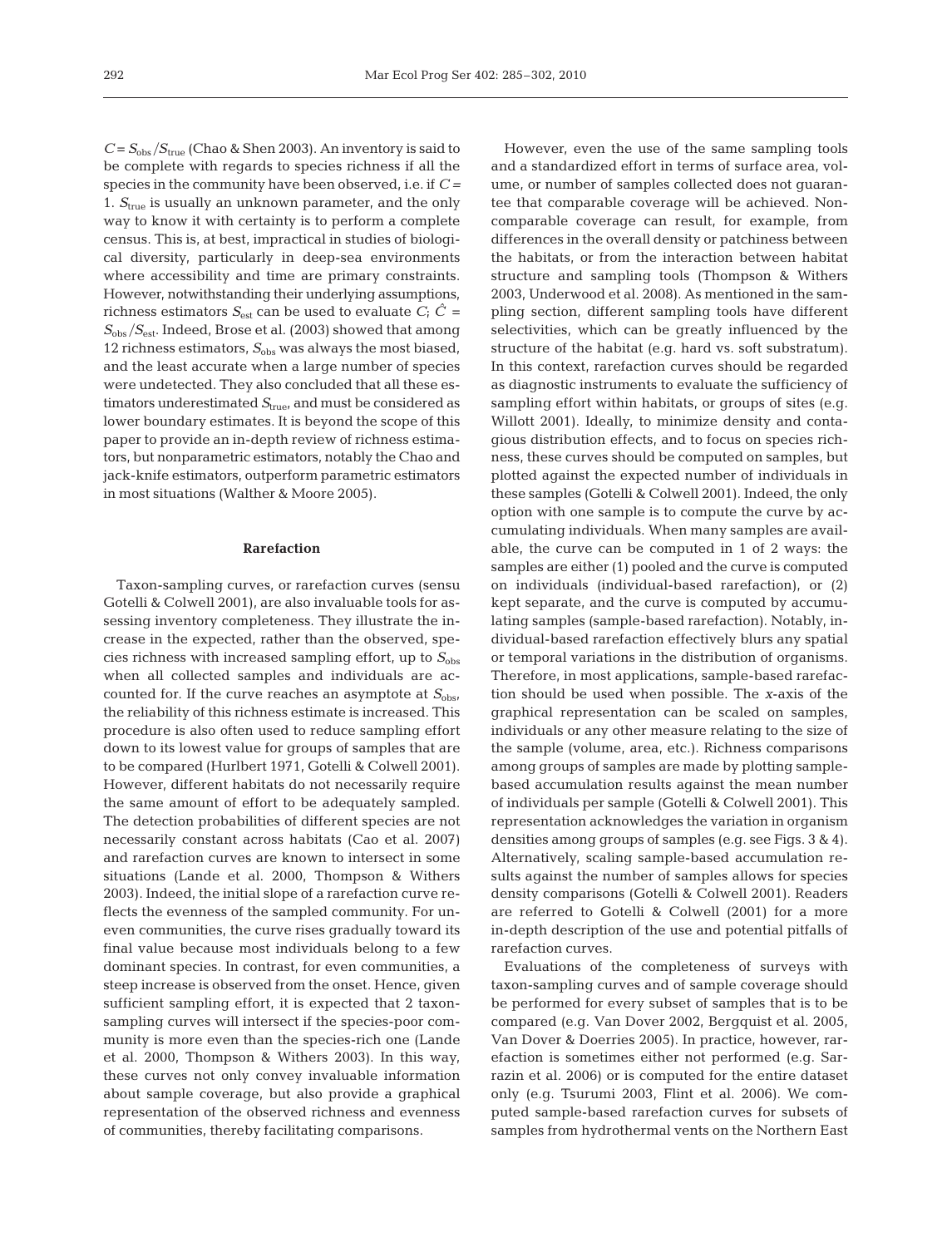Pacific Ridge (NEPR) (Fig. 3; data from Tsurumi 2003). In Tsurumi (2003), rarefaction was only carried out for the entire dataset and subsets were ranked according to their diversity, albeit sampling coverage was unequal within these groups (Fig. 3). The reprocessed data show that the curve for the South Rift Zone, for which the number of individuals by sample is low, still exhibits a very steep slope, while that for Ashes, with a larger number of denser samples, is levelling off. Moreover, it is unclear whether the Cleft and Ashes curves would intersect at higher sampling effort, effectively reversing the ordering of these communities with respect to observed species richness. The initial slopes of these curves differ and reveal the community from Ashes to be more even than that from Cleft (Lande et al. 2000). However, estimation of species richness (Table 4) indicates that with further sampling, these 2 sites might be shown to have comparable species richness. Sample coverage estimates indicate that a maximum of 75 to 93% of all species were observed in this study (Tsurumi 2003; Table 4).



Fig. 3. Sample-based rarefaction curves for groups of samples collected at different vent sites of the Northern East Pacific Ridge (NEPR). Combined macrofaunal (1 mm sieve) and meiofaunal (63 µm sieve) data from vestimentiferan clumps is from Tsurumi (2003). In the original paper, the curve for 'All sites' is compared to that in Grassle & Maciolek (1992) for a very large number of samples from deep-sea sediments across a vast area. Other curves are not presented. Pairwise tests on different aspects of diversity are performed among Cleft, South Rift Zone (SRZ), Cleft+SRZ, and Ashes samples. The 2 samples from Co-Axial are not presented on their own, but are included in the 'All sites' curve

Table 4. Observed taxonomic richness (S<sub>obs</sub>), number of samples  $(n_{samples})$ , number of individuals  $(n_{ind})$ , Chao incidencebased estimation of species richness ( $S_{est}$ ), and sample coverage  $(\hat{C} = S_{\text{obs}}/S_{\text{est}})$  for macrofaunal  $(1 \text{ mm} \text{ sieve})$  and meiofaunal (63 µm sieve) data from vestimentiferan clumps in Tsurumi (2003). The 2 samples from Co-Axial are included in the 'All sites' sample, but not presented on their own. All taxa are treated as species although a minimum of 8 taxa probably include multiple species. Parentheses: SE of the estimates

| Sample                  |    | $S_{\rm obs}$ $n_{\rm samples}$ | $n_{ind}$ | $S_{\text{est}}$ | $\hat{C}$ (%) |
|-------------------------|----|---------------------------------|-----------|------------------|---------------|
| All sites               | 54 | 34                              | 275 125   | 58.08 (4.05)     | 93            |
| Ashes (Axial)           | 41 | 14                              | 145810    | 45.17 (4.88)     | 91            |
| Casm (Axial)            | 30 | 5                               | 18593     | 32.72 (2.79)     | 92            |
| SRZ (Axial)             | 42 | 6                               | 18470     | 56.00 (9.90)     | 75            |
| <b>Cleft</b>            | 34 | 7                               | 86818     | 44.00 (8.37)     | 77            |
| Patchy (SRZ +<br>Cleft) | 46 | 13                              | 105288    | 49.50 (3.50)     | 93            |

### **Coring deeper**

Taxon-sampling curves can not only be used to assess the completeness of inventories, but also to evaluate the impact of particular sets of samples or species on diversity. Use of curves can be instructive in partitioning species diversity among separate components to better compare communities from distinct habitats. For example, in a comparison of Florida Escarpment (FE) seep and Snake Pit (SP) vent fauna, Turnipseed et al. (2004) note that 'For sedimentary settings, as at the FE mussel beds, the intent was to sample only the epifaunal mussel bed and its associated community, but some samples penetrated into the mud beneath the mussels'. This is an *a priori* recognition that the sediments on which seep mussel beds rest may constitute a distinct microhabitat that is absent in hard substratum hydrothermal communities; it is also a clear expression of the intention of the authors to compare only the epifaunal components.

The authors identified 5 out of 13 samples that contained some sediment, but the data is analysed without considering this. However, of the 46 taxa that were identified at FE seep, 11 (24%) were present only in samples with sediments. These 'rare' species appeared in no more than 2 samples each and had very low abundances (Table 5). Removing them brings the ratio of total  $S_{obs}$  between seeps and vents from 46:23 to 35:23, which is a more reasonable comparison of the epifaunal components. The same change is obtained by entirely removing the 5 samples with sediments. Rarefied values in Turnipseed et al. (2004) likewise supported the view of a doubling in richness from vents to seeps. On the other hand, observed and rarefied richness that were obtained after removing either the species that were found only in samples with sediments or the entire samples with sediments point to a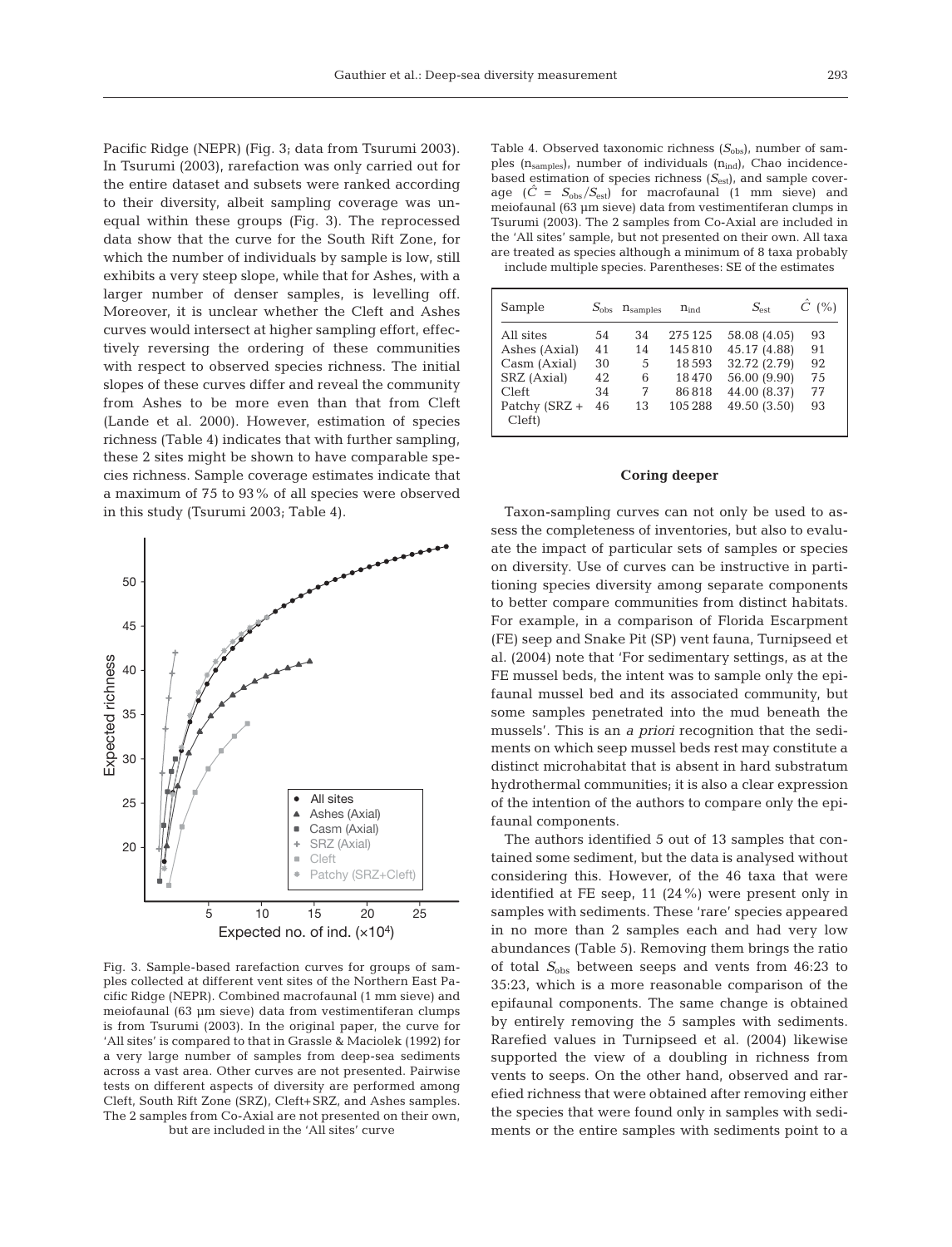| Phylum     | Class      | Family         | Taxon                     | No. of samples | Abundance |
|------------|------------|----------------|---------------------------|----------------|-----------|
| Annelida   | Polychaeta | Capitellidae   | Dasybranchus sp. 2        |                |           |
|            |            |                | Notomastus sp. 2          |                | 4         |
|            |            | Polynoidae     | Polynoid C                |                | $\Omega$  |
|            |            | Pilargidae     | Ancistrosylis sp. 1       |                |           |
|            |            | Cirratulidae   | Cirratulid A              |                | ∩         |
|            |            | Ampharetidae   | Ampharetid A              |                |           |
|            |            | Terebellidae   | Terebellides sp. $1a$     |                |           |
| Mollusca   | Gastropoda | Xylodisculidae | <i>Xylodiscula</i> n. sp. |                |           |
|            |            | Cimidae        | Cima n. sp.               |                |           |
| Arthropoda | Crustacea  | Indeterminate  | Isopod C                  |                |           |
|            |            |                | Isopod D                  |                |           |
|            |            |                |                           |                |           |

Table 5. Taxa that only appeared in the 5 samples with sediments from the Florida Escarpment seeps (Turnipseed et al. 2004). Arbitrary tags given in the original paper for incompletely named specimens (A, C, D, 1, 2) are retained here to allow comparison

a Not tagged as only present in sediments in Table 1 of Turnipseed et al. (2004), but only 1 ind. was recorded from the semiquantitative scoop sample that contained 0.46 l of sediment

more conservative (~50%) enrichment of epifaunal richness from vents to seeps at this sampling intensity (Fig. 4). The shape of the curves for datasets from which 'sediments-only' species were removed, also suggests that more intensive sampling would provide similar relative gains in richness in FE and SP.

These results support the general trend of a higher richness in seeps than in vents, and the hypothesis that this is a consequence of the lesser toxicity and longer duration of seeps (Sibuet & Olu 1998, Turnipseed et al. 2003, 2004, Levin 2005). However, they also give some evidence that this effect might be better described and understood by partitioning the communities into distinct components before proceeding with comparison since part of the variation in richness is attributable to microhabitat size and diversity. While sedimented hydrothermal sites do exist, the bulk of our current knowledge on hydrothermal ecosystems comes from research on sites with low sedimentation rates that present mostly hard (sulphide or basalt) substrata (Levin et al. 2009). Faunal samples from these ecosystems are often, but not always, limited to epifaunal species (Levin et al. 2009). Except for carbonate crust samples (Fig. 1L), seep samples usually contain some sediments and their associated infauna.

# **PROFILING DIVERSITY**

Inconsistencies can be encountered when trying to order communities in terms of their diversity using different indices; these partly stem from the fact that a multivariate reality has been reduced to a univariate scalar (Patil & Taillie 1979, Tóthmérész 1995). Some information is lost in the process, emphasis is put on different aspects of the multivariate reality, and this



Fig. 4. Sample-based rarefaction curves for fauna from deepsea mussel beds in cold seeps (Florida Escarpment, FE) and hydrothermal vents (Snake Pit, SP). The cold-seep data are either analysed as a whole (FE – All samples), after removing samples with sediments (FE – Sediment-free samples), or after removing species found only in samples with sediments (FE – No 'sediment-only' species). Data are from Turnipseed et al. (2004). (----) Observed taxonomic richness ( $S_{obs}$ ) for each group of samples

results in different diversity indices leading to different ordering of the communities (see Patil & Taillie 1979, Tóthmérész 1995 for examples). This has led Tóthmérész (1995) and others (Rousseau et al. 1999, Liu et al. 2007) to further explore the method of 'diversity ordering' proposed by Patil & Taillie (1977, 1979, 1982)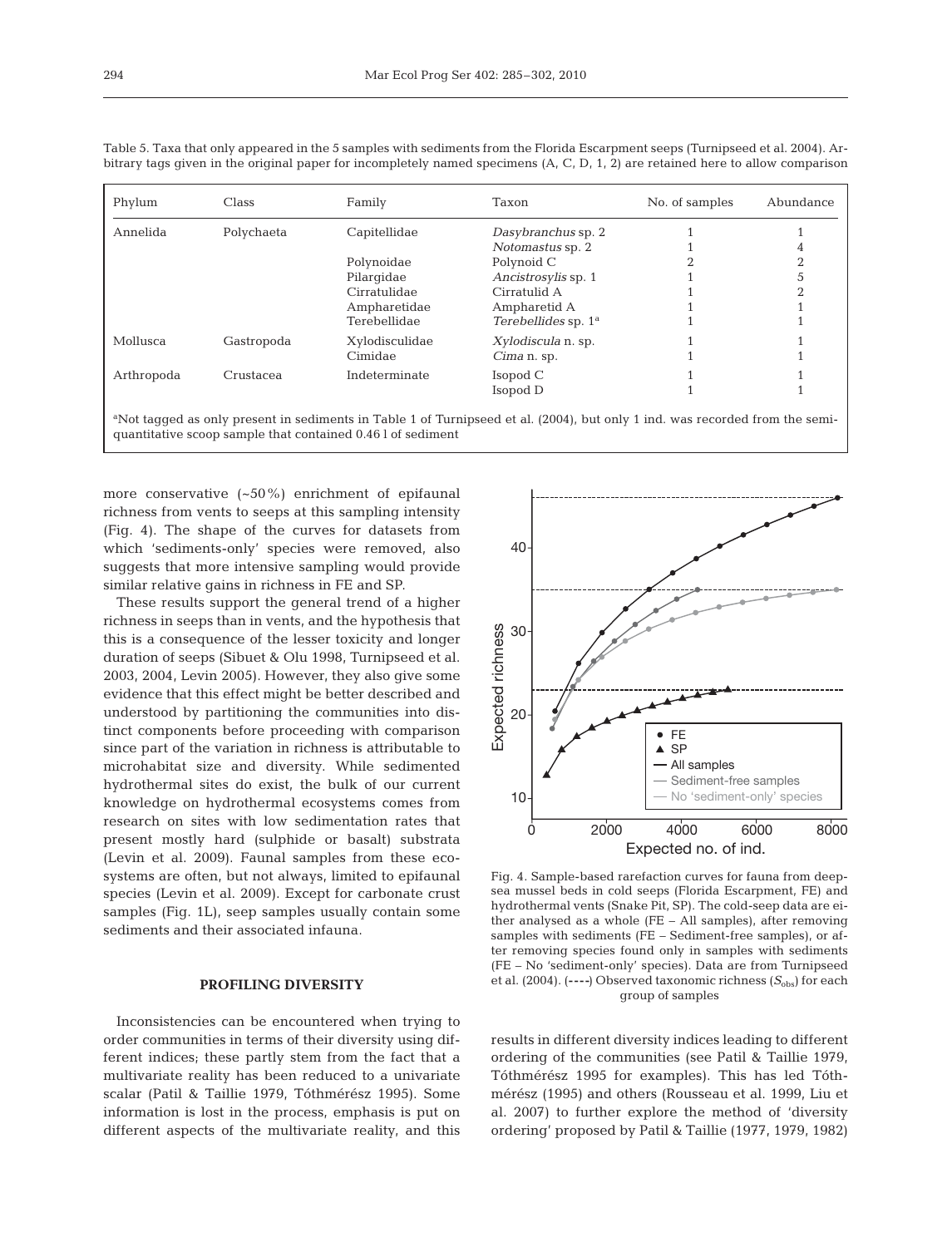and Solomon (1979). Diversity ordering gives a clearer and more complete picture of species diversity. The first step is to compute a family of diversity indices. Comparisons are then made between communities and a community is said to be more diverse than another if, and only if, this is true according to all of the indices. These indices vary in the weight they assign to abundant and rare species in their quantification of diversity. In this context, 'low order' (also referred to as 'low scale') refers to indices that give more weight to rare species (e.g. *S)*, while 'high order' (also 'high scale') refers to indices that give more weight to dominant species (e.g. the Berger-Parker index, see next subsection). The results are displayed as graphical profiles that allow visual comparisons. Where the lines for 2 communities intersect, they are 'non-comparable' (or 'non-separable'; Liu et al. 2007). This means that such an approach can give a 'partial ordering' of the communities, i.e. an ordering where some uncertainty remains because the position of some of the communities is still undetermined. While this may seem unsatisfactory because it can result in a fuzzy solution, it has the benefit of being more robust than reliance on a few indices.

Liu et al. (2007) have shown that existing diversity ordering methods can be classified within 4 groups. The results from these methods are consistent within groups, but can be incongruent between them. We briefly present here one information-related method; Rényi's generalized entropy (Group 1 in Liu et al. 2007), and one intrinsic diversity-related method, the right tail-sum method (RTS) (Group 4 in Liu et al. 2007).

### **Rényi's generalized entropy**

Rényi's generalized entropy (Rényi 1961, Tóthmérész 1995) is one of the better-known informationbased families of indices. <sup>α</sup>*H* is called the entropy of order α:

$$
\alpha H = \left[ \ln \left( \sum_{i=1}^{S} p_i^{\alpha} \right) \right] / (1 - \alpha) \text{ for } \alpha \ge 0 \text{ and } \alpha \ne 1 \qquad (3)
$$

It gives the same ordering as 'Hill numbers' (Hill 1973), and numbers equivalent (Patil & Taillie 1979, 1982). Jost (2006, 2007) has shown that the choice of the actual entropy is not important. Entropies and numbers equivalents also give the same ordering (Jost 2006, 2007, Liu et al. 2007). The effective numbers of species for Rényi entropies (<sup>α</sup>*D)* are their exponential: <sup>α</sup>*<sup>D</sup>* = exp(<sup>α</sup>*H)*. Commonly used diversity indices are special cases of Rényi entropies (Rényi 1961, Hill 1973, Tóthmérész 2005, Jost 2006, 2007). For example, at  $\alpha = 0$ , we get the natural logarithm of richness  $(^{0}H = \ln[S])$ ; its numbers equivalent is  $^0D = S$ . Likewise,

all measures that are based on Simpson's concentration are related to order 2 Rényi' entropy (<sup>2</sup> *H)*, and all give the same effective number of species (Jost 2006). While  ${}^{\alpha}H$  is not defined for  $\alpha = 1$ , its limit is Shannon's entropy. Finally,  $\mathscr{A}H = \ln[1/\max(p_i)]$  is the Berger-Parker dominance index, which depends only on the relative abundance of the dominant species (max(*pi*); Berger & Parker 1970). In summary, while low-order measures emphasize the importance of rare species regardless of relative abundance, higher-order measures gradually downweight the contribution of rare species. The pivotal point is found with measures of order 1, like Shannon's entropy, for which the weight given to each species is its relative abundance.

#### **Right tail-sum**

The right tail-sum method (RTS; Patil & Taillie 1979, 1982) is a representative of the family of intrinsic diversity-related methods. As defined by these authors, community *A* is said to be intrinsically more diverse than community *B* (i.e.  $A \geq B$ ) if *A* can be derived from *B* by performing a finite sequence of (1) adding species to  $B<sub>i</sub>$  (2) transferring abundance from a more abundant to a less abundant species in *B*, and (3) relabelling the species in *B*. The right tail-sum of rank *i* (*Ti)* is obtained by first ranking species in terms of decreasing relative abundance and computing:

$$
T_i = \sum_{j=i+1}^{S} p_{[j]} \text{ for } i = 1, 2, ..., S-1
$$
 (4)

where  $p_{[j]}$  is the relative abundance of the  $j^{\text{th}}$  most abundant species. RTS plots are easy to understand, and reflect a clear definition of species diversity.

RTS is connected to other intrinsic diversity-related methods. It is equivalent to logarithmic dominance plots (Tóthmérész 1995), and complementary to majorization (Solomon 1979) and k-dominance plots (Shaw et al. 1983; see Liu et al. 2007 for a concise description of these and other diversity ordering methods). These methods all give the same ordering of communities. In RTS and logarithmic dominance plots, the curves of the more diverse communities are above those of the less diverse ones, just as in Rényi's generalized entropy profiles. The opposite is true in majorization and k-dominance plots. Intrinsic diversity-based methods are the most stringent: communities that can be ordered by intrinsic diversity can also be ordered by other methods but the reverse is not necessarily true (Liu et al. 2007). Tóthmérész (1995) recommends RTS ordering for species-poor communities, and the results of Liu et al. (2007) indicate that RTS might be the method of choice for all communities given its straightforward interpretation and the inconsistencies of results given by other groups of methods.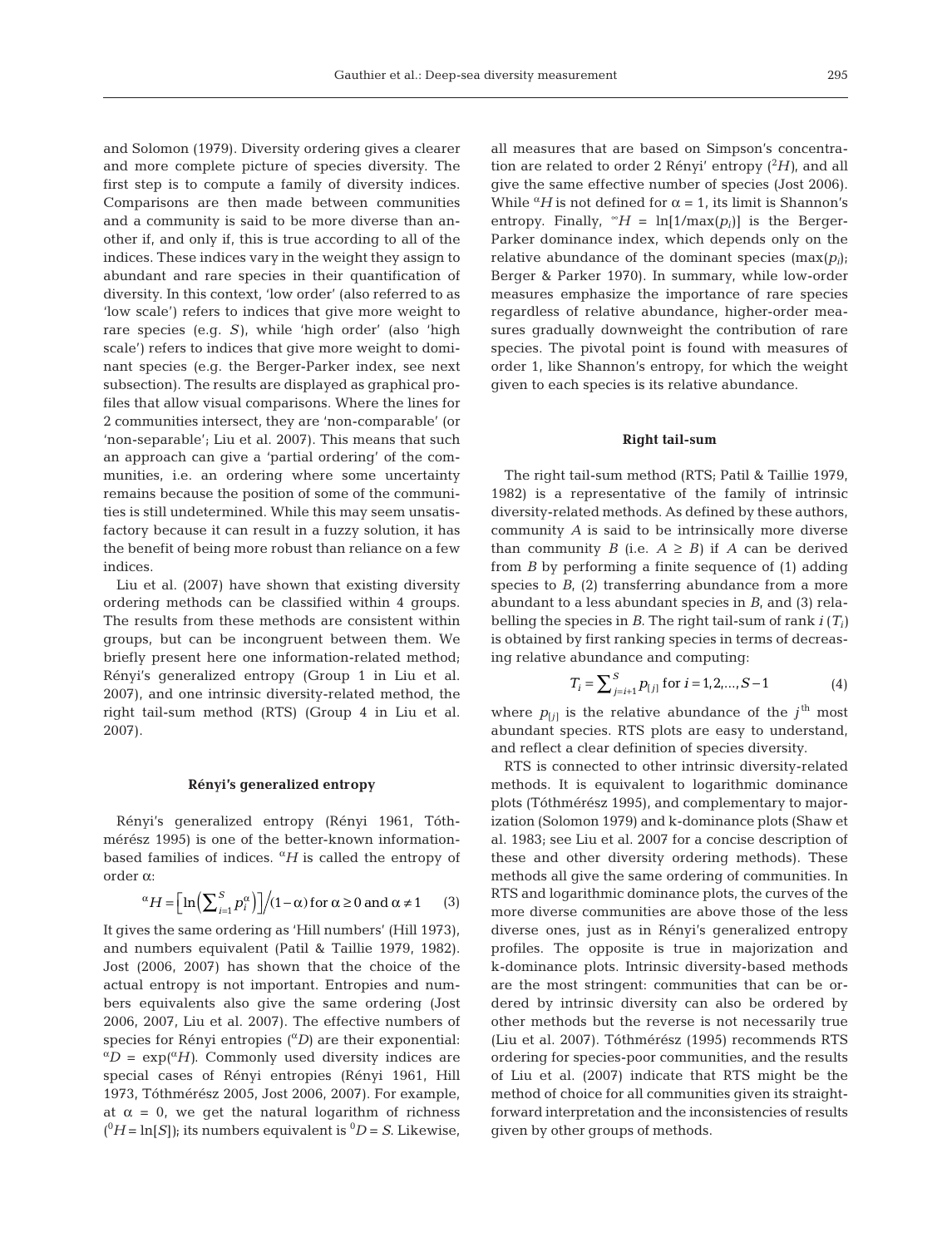## **Profiles in practice**

Diversity ordering has appeared in diverse fields of ecology (Lewis et al. 1988, Kendall & Aschan 1993, Gove et al. 1995, Solomon & Gove 1999, Ricotta et al. 2002, 2003, Danovaro et al. 2008, 2009), but apart from a few notable exceptions, it has not become common practice in deep-sea chemosynthetic environments (Zekely et al. 2006a,b, Copley et al. 2007, Galkin & Goroslavskaya 2008). Carney (2007) makes an appeal for the use of multiple indices that give variable weights to rare and abundant species. He also points out that 'ease of computation has made this the standard approach in benthic ecology' but, apart from a reference to Hill (1973), makes no mention of diversity profiles in his timely historical review. Similarly, Tóthmérész (1995) states that diversity profiles are not of widespread use in ecology because 'they involve more calculations than a simple diversity index' and 'few of these methods are included in standard computer packages'. While these reasons might explain why we do not see more diversity profiles in published work, they are only of a practical nature. The widely distributed and freely available EstimateS (Colwell 2006) already performs rarefaction for species richness, Shannon's entropy, and the inverse of Simpson's concentration (1/λ). Finally, the R language provides access to numerous functions for the computation and plotting of a variety of classical and rarefied diversity measures (R Development Core Team 2008). The vegan (Oksanen et al. 2008) and BiodiversityR (Kindt & Coe 2005) libraries are useful in producing Rényi and Hill profiles, as well as accumulation curves for all orders.

As an electronic supplement to this paper, we provide an R source file defining functions to easily compute and plot intrinsic diversity profiles for groups of samples (www.int-res.com/articles/suppl/m402p285\_ app/). Along with functions in the Biodiversity R package (Kindt & Coe 2005), these were used to produce the diversity profiles in Fig. 5 for data from the Unimak Margin, Alaska (at depths >3000 m), that was taken from the first published seep macrofaunal data set (Levin & Mendoza 2007, their Appendix 3). Richness and numbers equivalents of Shannon's entropy and Simpson's diversity can be read on the numbers equiv-



Fig. 5. Effective number of species (A) and right tail-sum (RTS) (B) diversity profiles for data from the Unimak Margin seep (Alaska; Levin & Mendoza 2007). Note that the *x*-axis is distorted in (A) in order to illustrate variation over the most commonly used range of orders. S: richness; <sup>1</sup>D and <sup>2</sup>D: effective numbers of species for Rényi entropies of order 1 and 2 respectively  $^{1}H$  and  $^{2}H$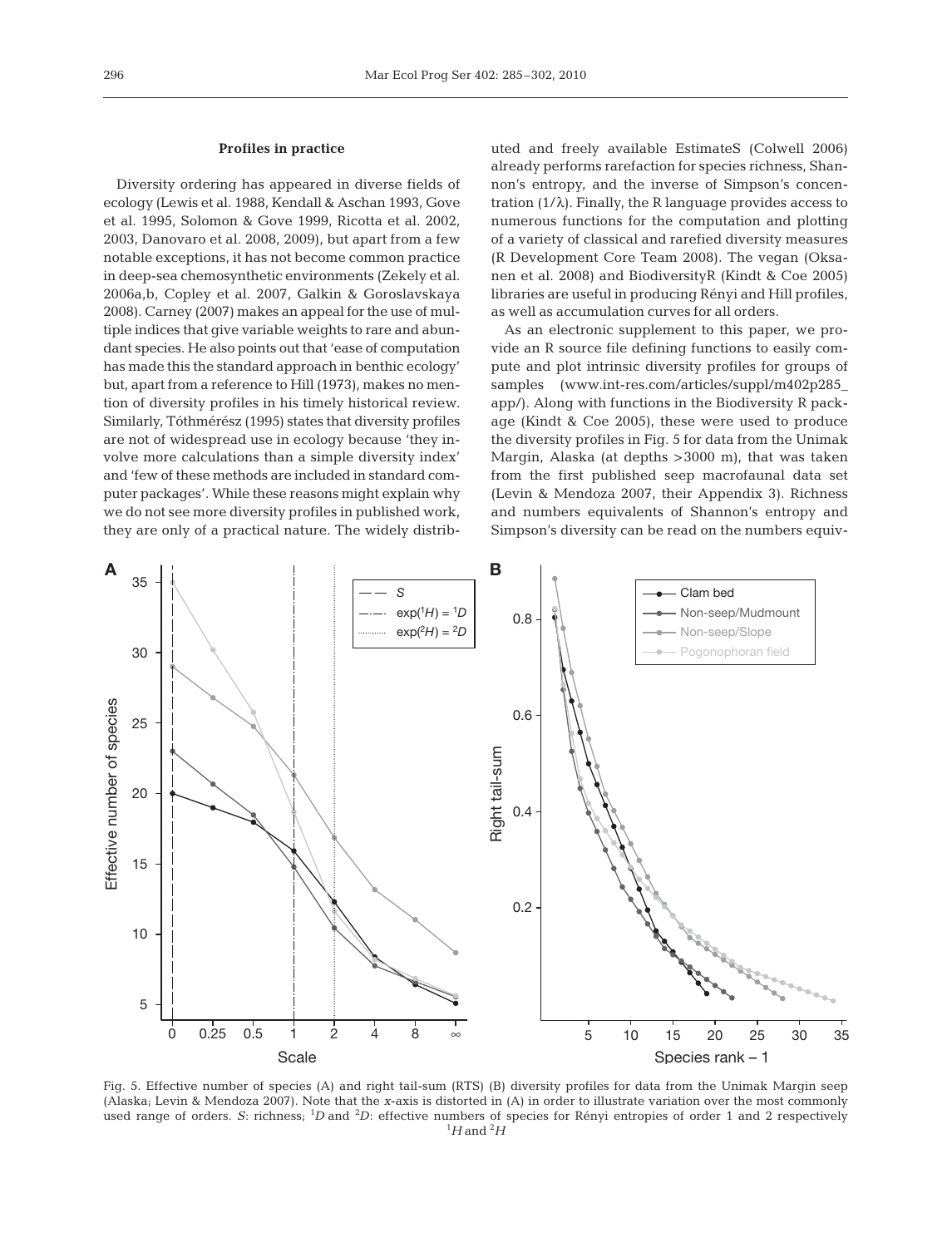alents profile (Fig. 5A) for orders of 0, 1 and 2, respectively. Except for non-seep samples, they do not allow a coherent ordering of communities. The profiles, however, reveal that the most important differences lie in the number of observed species: the value at an order of 0 in Fig. 5A, and the length of the 'tail' in Fig. 5B. For example, non-seep samples from slopes are more diverse than those on mud mounds mostly because they harbour more species, although both have similarly shaped profiles. Unfortunately, we were unable to assess the completeness of this survey because the published data table contains mean densities per core. We assumed comparable sampling to illustrate the usefulness of diversity profiles.

### **Rarefying profiles**

Rarefaction is usually performed only for species richness. It often reveals that some groups of samples clearly have not levelled off, but tests are nonetheless performed on the total observed species richness, Shannon entropy, or other measures of diversity. However, as shown in Fig. 6, the bias and accuracy of all measures of diversity are naturally affected by the completeness of inventories. Moreover, low-order entropies and Hill numbers (Fig. 6A), and high rank values in intrinsic diversity profiles such as RTS (Fig. 6B), including richness itself are the most affected.

This sampling effect is expected from the definition of these measures, and has been illustrated before for measures other than richness (Soetaert & Heip 1990). Previous research has advocated the use of the Gini-Simpson index, rather than its Shannon counterpart, for assessing biodiversity with limited time and resources because it converges more rapidly (Lande 1996, Lande et al. 2000, Magurran 2004). While this recommendation is generally applicable in practice, chemosynthetic communities are known to be uneven and can harbour numerous rare species (e.g. Bergquist et al. 2003, 2005, Smith & Baco 2003, Zekely et al. 2006a, Copley et al. 2007, Gollner et al. 2007, Galkin & Goroslavskaya 2008). Since the latter are difficult to sample, low-order measures can give positively mis-



Fig. 6. Bias in diversity indices with increasing sample size. (A) Rényi entropies (<sup>∞</sup>*H*) of orders 0, 0.5, 1, 2, 4 and infinity, (B) right tail-sum (*T)* intrinsic diversity of ranks 1, 2…*S*–1. Lighter lines correspond to measures that are most affected by rare species (e.g.  $\ln[S] = {}^0H$ , observed taxonomic richness), darker lines to those that are affected primarily by the most abundant species (e.g  $\mathcal{T}_1$ ). For both types of measures, all orders are affected by sampling intensity. Bias is expressed as the proportional deviation from the 'true' value (Bias = (estimate–true)/true; Walther & Moore 2005). Data used are the 14 samples from the Axial segment of the Northern East Pacific Ridge (NEPR) in Tsurumi (2003). Diversity measures for the entire dataset are treated as the 'true' values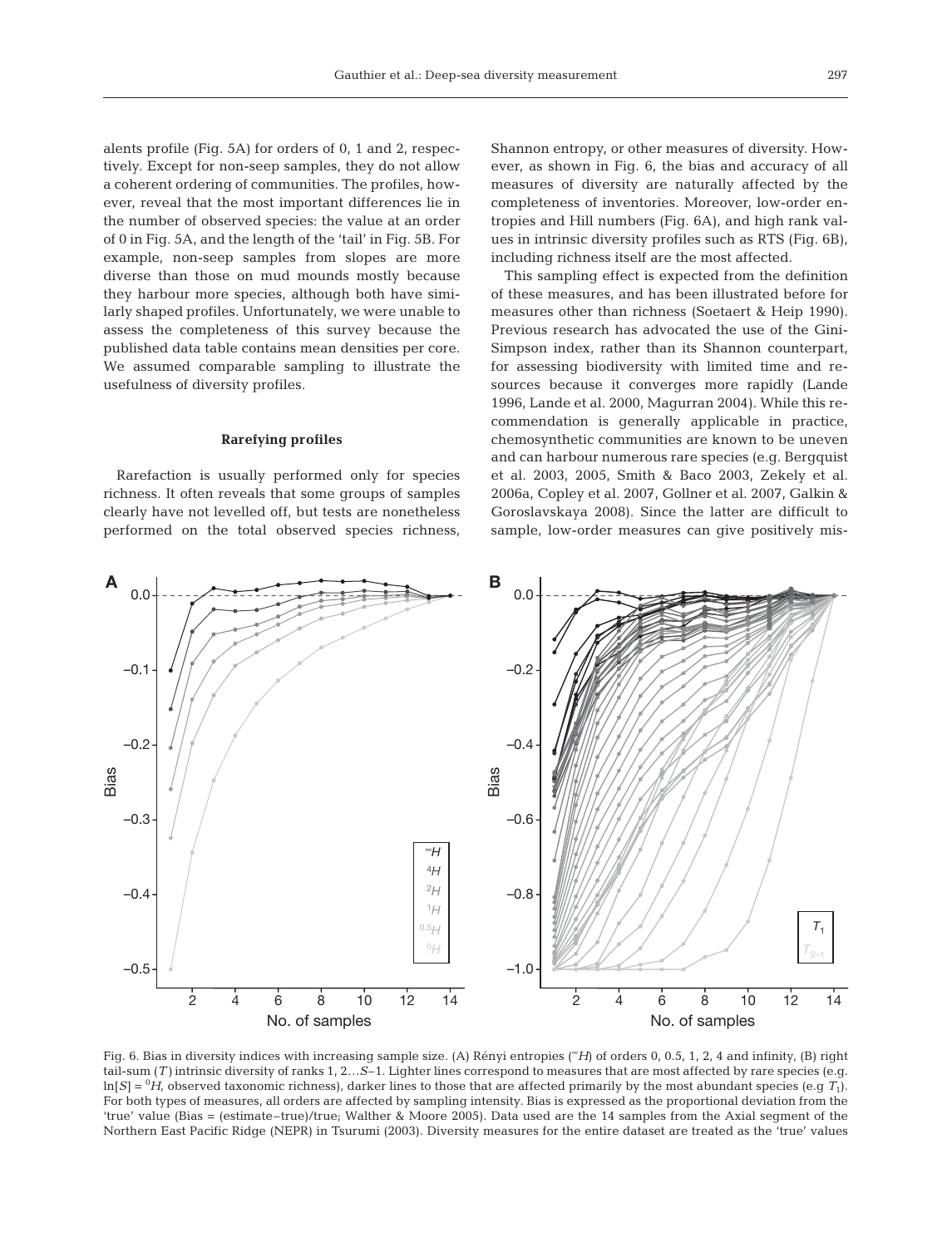leading results, and rarefaction should be applied to 'all' diversity measures (i.e. even those that downweight rare species more than the Gini-Simpson index). This is particularly important when rarefaction performed for richness indicates unequal completeness, which is a common conclusion in deep-sea research. Rarefaction allows a more robust and complete ordering based on the data at hand. If diversity profiles overlap (we have reason to believe that the accuracy of these estimations varies between groups), we can make preliminary conclusions based on the ordering of profiles at higher orders (or lower ranks). Rarefaction also allows bringing these estimates down to a common sampling effort for curves that have not levelled off.

When comparing 2 or more communities, it can be misleading to draw conclusions on low-order diversities without assessing completeness regardless of whether sampling has been homogeneous or not. However, high-order/low-rank measures are usually much less informative of the overall community diversity. Computing rarefied diversity profiles obviously requires more computations and data manipulation, but tools are available for the calculation of Rényi entropies and effective numbers of species in the BiodiversityR package (Kindt & Coe 2005). Furthermore, functions to compute rarefied intrinsic diversity profiles, including RTS, are also included in the electronic supplement.

## **THE MEANING OF DIFFERENCES**

It has become common to look for statistical differences in average richness or other measures of diversity (e.g. Shannon's index or Simpson's concentration) with parametric or bootstrapped *t*-tests or nonparametric *U*-tests (e.g. Levin et al. 2000, Turnipseed et al. 2003, 2004, Zekely et al. 2006a,b, Gollner et al. 2007, Galkin & Goroslavskaya 2008). The purpose of such tests is usually to assess whether different groups of samples exhibit differences in these characteristics, and to rank them accordingly. The results of these analyses are interesting in their own right. However, it is important to point out that these tests do not allow the ranking of communities with regards to the desired parameter (richness, Shannon diversity, etc.). Indeed, what is being tested is whether there are significant differences in the average values of the parameter for single samples. Thus, the tests are performed on the worst estimates available that correspond to the leftmost values in rarefaction plots.

For example, a good estimation of species richness usually requires repeated sampling within the community. Mean richness in a single sample is not only affected by total richness but also by overall density, evenness, the patchiness of distributions and sampling design (Tables 2 & 3, Figs. 2 & 7). Moreover, as explained above, rarefaction curves can intersect with an increase in sampling effort (Lande et al. 2000, Thompson & Withers 2003). Fig. 7 illustrates a hypothetical situation where testing for average differences leads to spurious conclusions. It shows rarefaction curves for richness (Fig. 7A) and the number equivalent of Shannon's entropy (Fig. 7B) for 2 collections of 10 samples with a total richness of  $S_A = 20$  and  $S_B = 11$ , respectively, and an equal Shannon entropy of  ${}^{1}H_{A} = {}^{1}H_{B} =$ 1.84 ( $exp(1.84) = 6.3$  species). Significant differences are found for the average value of both parameters (*S*:  $t = -21.019$ ,  $p < 0.001$ ;  $exp(^{1}H)$ :  $t = -14.43$ ,  $p < 0.001$ ). An incorrect interpretation of these results would be that B is richer and has higher diversity of order 1 than A when this is clearly not the case. The correct statistical interpretation is that the mean observed richness in one sample from B is greater than that in one sample from A, and this can lead to different ecological inter-



Fig. 7. Sample-based rarefaction curves for samples drawn from 2 different communities illustrating the problem of testing mean differences between groups of samples. *S*: richness ( ${}^{0}D = S$ ); exp( ${}^{1}H$ ): effective number of species of order 1  $(^1D = \exp[$ <sup>1</sup>H]). Pooled samples from communities *A* and *B* both have  $\exp({}^{1}H)$  = 6.3, but  $S_A$  = 20 and  $S_B$  = 11, as indicated by dashed lines. In *A*, majority of species are rare, appearing in only 1 sample. This reflects very patchy distributions. In *B*, species appear in nearly all samples. Parametric (*t*-test) and nonparametric (*U*-test) tests performed on these indices evaluate the significance of differences in the worst estimation of diversity available from the survey (value for 1 sample, left-hand side of each graph) and do not reflect actual differences in richness or diversity of order 1. Significant differences can stem from differences in overall density or spatial distribution. Example data are from Tóthmérész (1998)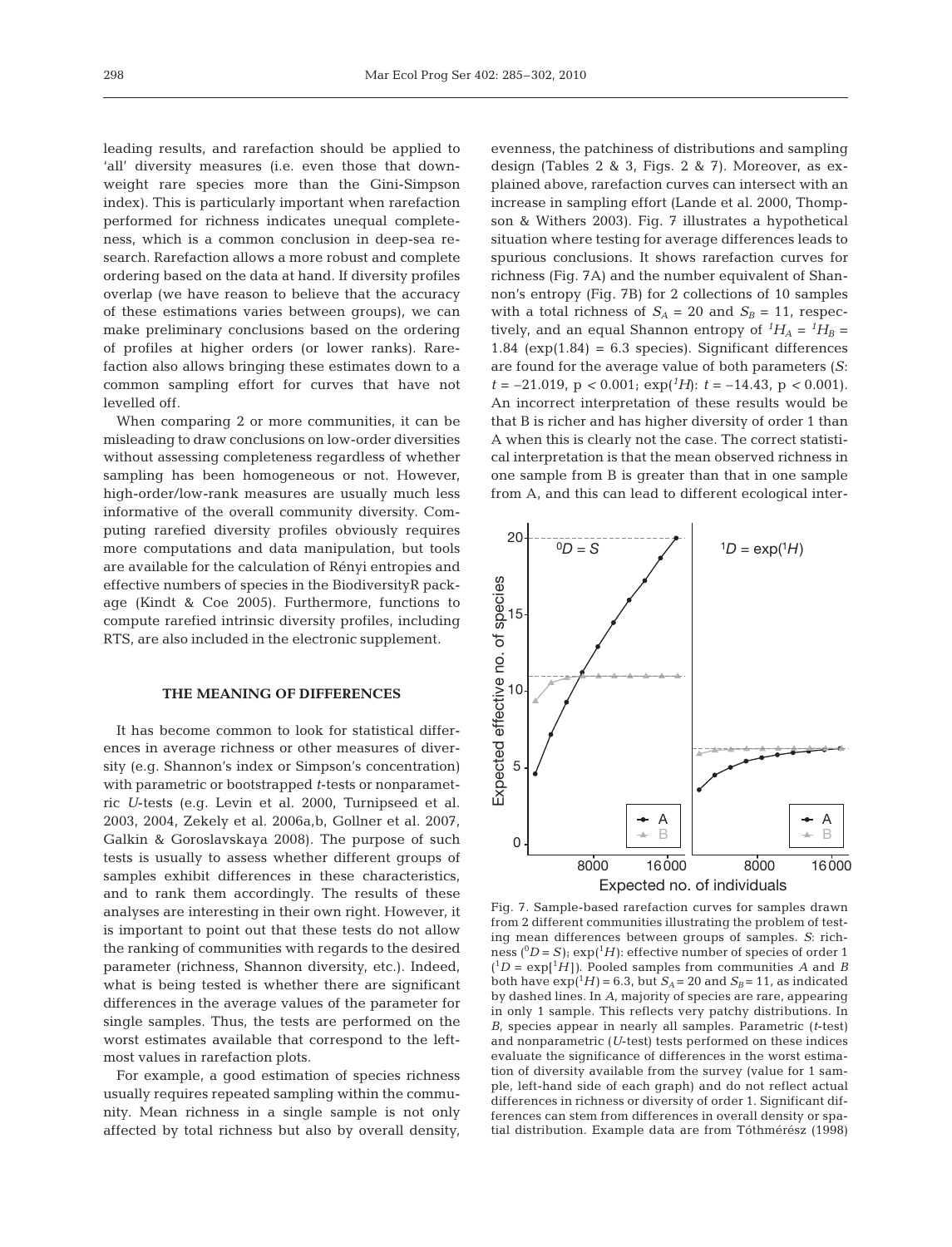pretations. In this constructed example, we know that species exhibit different distribution patterns in communities A and B. Nearly all species are present in each sample from B (homogeneous distributions) while only a few are present in each sample from A (contagious distributions). While this example is undeniably of an extreme nature, it nevertheless illustrates the fallacy of using such tests to draw conclusions on species diversity ranking of communities.

## **CONCLUSION**

We have examined the current state of practices in species diversity measurement and comparison based on quantitative samples from deep-sea chemosynthetic communities. These data are becoming both more frequent and extensive, and our analysis has revealed some problems in their use and analysis. In light of our conclusions, we make 5 recommendations for future and ongoing studies:

(1) Be specific*.* When different taxonomic levels are reported, this should always be clearly stated. Species richness should be used only when all reported taxa are species. Taxonomic richness is vague enough that it can be used even when mixed levels are found, but should always come with a detailed account of actual taxonomic levels. In this instance, it should be acknowledged that these values represent lower bound estimates of  $S_{true}$ . Ideally, all data tables should be made available after publication through the use of online supplements, or centralized databases.

(2) Avoid the protocol conundrums*.* Numerical data treatment is never a panacea. It is imperative to consider all aspects of sampling before comparing results. Some further efforts should be made within the research community to use standardized size compartments and sieves.

(3) Embrace diversity. Rather than restricting the description of species diversity to just a few indices, use diversity profiles. Emphasize comparisons at those orders for which estimations are more reliable. Intrinsic diversity-related methods are readily interpretable and stricter compared to other methods. They can be computed, plotted and rarefied in R using the functions provided as an online supplement.

(4) Rarefy everything*.* Or, at least, consider that all species diversity measures based on richness and evenness are more or less affected by sampling effort and inventory completeness. Evaluate how robust these estimates are in groups of samples of interest through rarefaction curves. If the curves have not levelled off, gather more samples or use caution in your interpretation.

(5) Pass on the tests*.* Beware of tests that do not answer the biological question of interest. The results of tests of average differences in species diversity can actually reflect differences in many parameters other than species diversity itself. A good estimate of species diversity requires repeated samplings (or one very large sample). Mean values for one sample are the worst estimates available.

Our knowledge of species diversity in deep-sea chemosynthetic communities has come a long way since their discovery in the late 70s. These communities appear to display opposite patterns of diversity and biomass from their abyssal counterparts. While they have only recently been discovered and some of the species they harbour are still unknown to science, chemosynthetic ecosystems are already threatened by current or upcoming anthropogenic impacts such as deep-sea fisheries, exploration and exploitation for mineral and hydrocarbon sources as well as global warming. The development and use of approaches that allow more accurate and robust assessments and comparisons of their species diversity is a necessary step towards their management and protection. It is our hope that the views and tools presented here will contribute positively to species diversity research in deep-sea chemosynthetic communities.

*Acknowledgements*. We thank P. Girard, M. Morineaux, B. Ritt, and 2 anonymous reviewers for constructive comments on an earlier version of this manuscript. This work was made possible by ANR Deep Oases (ANR06 BDV005) and Ifremer post-doctoral fellowships to O.G.; it also received support from the GDR Ecchis, European network MARBEF (FP6- GOCE-CT-2003-505446) and the CoML CHEsS project.

## LITERATURE CITED

- ► Baco AR, Smith CR (2003) High species richness in deep-sea chemoautotrophic whale skeleton communities. Mar Ecol Prog Ser 260:109–114
- ► Bayon G, Loncke L, Dupré S, Caprais JC and others (2009) Multi-disciplinary investigation of fluid seepage on an unstable margin: the case of the Central Nile deep sea fan. Mar Geol 261:92–104
- ▶ Berger WH, Parker FL (1970) Diversity of planktonic Foraminifera in deep sea sediments. Science 168:1345–1347
- ► Bergquist DC, Urcuyo IA, Fisher CR (2002) Establishment and persistence of seep vestimentiferan aggregations on the upper Louisiana slope of the Gulf of Mexico. Mar Ecol Prog Ser 241:89–98
- ▶ Bergquist DC, Ward T, Cordes EE, McNelis T and others (2003) Community structure of vestimentiferan-generated habitat islands from Gulf of Mexico cold seeps. J Exp Mar Biol Ecol 289:197–222
- ▶ Bergquist DC, Fleckenstein C, Knisel J, Begley B, MacDonald IR, Risher CR (2005) Variations in seep mussel bed communities along physical and chemical environmental gradients. Mar Ecol Prog Ser 293:99–108
- ▶ Bergquist DC, Eckner JT, Urcuyo IA, Cordes EE, Hourdez S, Macko SA, Fisher CR (2007) Using stable isotopes and quantitative community characteristics to determine a local hydrothermal vent food web. Mar Ecol Prog Ser 330:49–65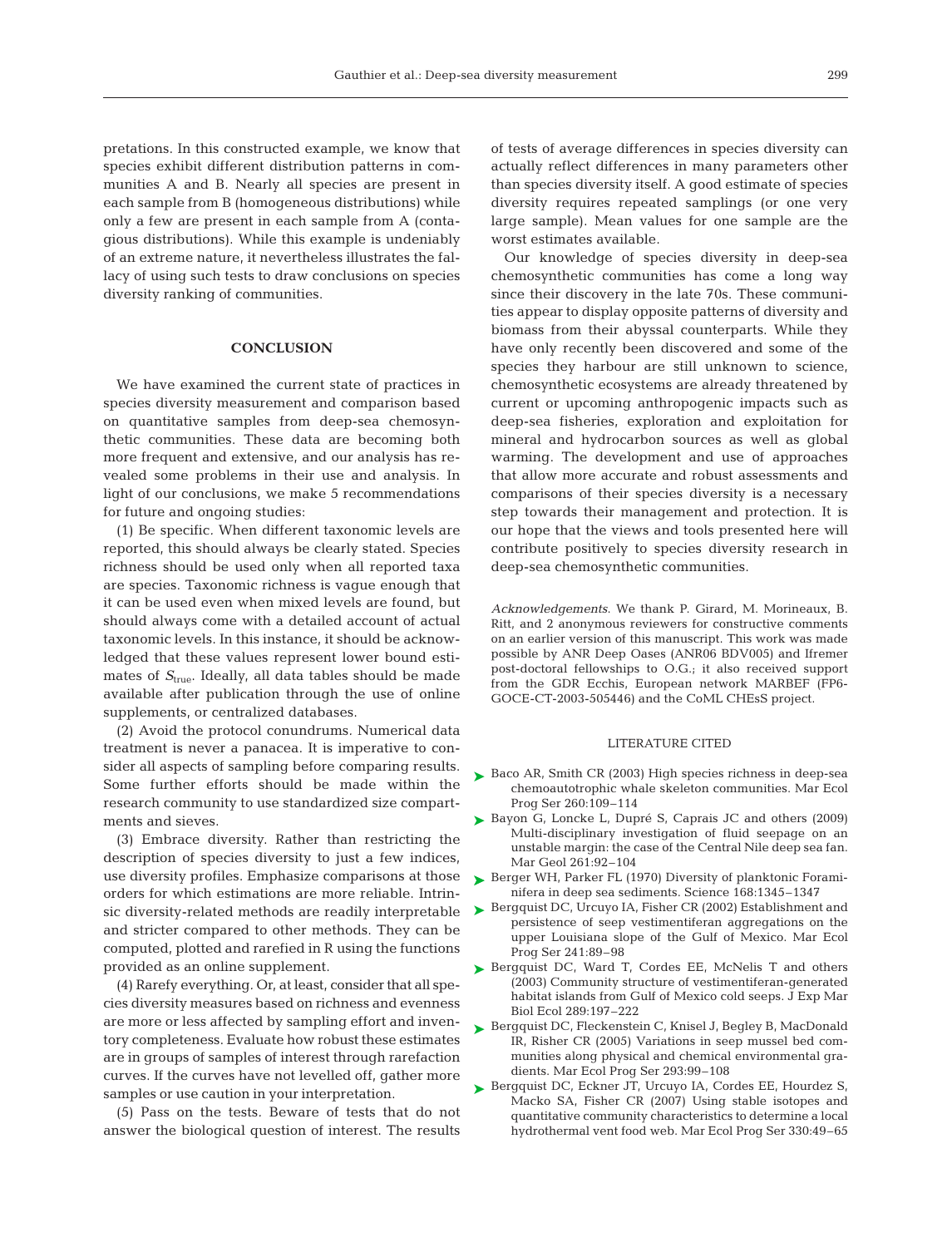- ► Braby CE, Rouse GW, Johnson SB, Jones WJ, Vrijenhoek RC (2007) Bathymetric and temporal variation among *Osedax* boneworms and associated megafauna on whale-falls in Monterey Bay, California. Deep-Sea Res II 54:1773–1791
- ► Bright M, Arndt C, Keckeis H, Felbeck H (2003) A temperature-tolerant interstitial worm with associated epibiotic bacteria from the shallow water fumaroles of Deception Island, Antarctica. Deep-Sea Res II 50:1859–1871
- ► Brose U, Martinez ND, Williams RJ (2003) Estimating species richness: sensitivity to sample coverage and insensitivity to spatial patterns. Ecology 84:2364–2377
- Cao Y, Larsen D, Hughes R, Angermeier P, Patton TM (2002a) ➤ Sampling effort affects multivariate comparisons of stream communities. J N Am Benthol Soc 21:701–714
	- Cao Y, Williams D, Larsen D (2002b) Comparison of ecological communities: the problem of sample representativeness. Ecol Monogr 72:41–56
- ► Cao Y, Hawkins CP, Larsen DP, Van Sickle J (2007) Effects of sample standardization on mean species detectabilities and estimates of relative differences in species richness among assemblages. Am Nat 170:381–395
	- Carney R (2007) Use of diversity estimations in the study of sedimentary benthic communities. Oceanogr Mar Biol Annu Rev 45:139–172
- ► Chao A, Shen TJ (2003) Nonparametric estimation of Shannon's index of diversity when there are unseen species in sample. Environ Ecol Stat 10:429–443
	- Colwell RK (2006) EstimateS: statistical estimation of species richness and shared species from samples, version 8.2.0.http://viceroy.eeb.uconn.edu/estimates
- ► Colwell RK, Mao CX, Chang J (2004) Interpolating, extrapolating, and comparing incidence-based species accumulation curves. Ecology 85:2717–2727
	- Copley JTP, Flint HC, Ferrero TJ, Van Dover CL (2007) Diversity of meiofauna and free-living nematodes in hydrothermal vent mussel beds on the northern and southern East Pacific Rise. J Mar Biol Assoc UK 87:1141–1152
- ► Cordes EE, Hourdez H, Predmore BL, Redding ML, Fisher CR (2005) Succession of hydrocarbon seep communities associated with the long-lived foundation species *Lamellibrachia luymesi*. Mar Ecol Prog Ser 305:17–29
- ► Danovaro R, Gambi C, Lampadariou N, Tselepides A (2008) Deep-sea nematode biodiversity in the Mediterranean basin: testing for longitudinal, bathymetric and energetic gradients. Ecography 31:231–244
	- Danovaro R, Corinaldesi C, Luna GM, Magagnini M, Manini E, Pusceddu A (2009) Prokaryote diversity and viral production in deep-sea sediments and seamounts. Deep-Sea Res II 56:738–747
	- Flint HC, Copley JTP, Ferrero TJ, Van Dover CL (2006) Patterns of nematode diversity at hydrothermal vents on the East Pacific Rise. Cah Biol Mar 47:365–370
	- Galkin SV, Goroslavskaya EI (2008) Bottom fauna associated with mussel beds and alvinellid communities in the hydrothermal field at 9° N of the East Pacific Rise. Oceanology 48:509–516
	- Gaston KJ (1996) Species richness: measure and measurement. In: Gaston KJ (ed) Biodiversity: a biology by numbers and difference. Blackwell Science, Oxford, p 77–113
	- Gini C (1912) Variabilità e Mutabilità. Tipografia di Paolo Cuppini, Bologna
- ► Gollner S, Zekely J, Govenar B, Le Bris N, Nemeschkal HL, Fisher CR, Bright M (2007) Tubeworm-associated permanent meiobenthic communities from two chemically different hydrothermal vent sites on the East Pacific Rise. Mar Ecol Prog Ser 337:39–49
- ► Gotelli NJ, Colwell RK (2001) Quantifying biodiversity: proce-

dures and pitfalls in the measurement and comparison of species. Ecol Lett 4:379–391

- Gove JH, Patil GP, Taillie C (1995) A mathematical program-➤ ming model for maintaining structural diversity in uneven-aged forest stands with implications to other formulations. Ecol Modell 79:11–19
- Govenar B, Fisher CR (2007) Experimental evidence of habitat provision by aggregations of *Riftia pachyptila* at hydrothermal vents on the East Pacific Rise. PSZN I: Mar Ecol 28:3–14 ➤
- ► Grassle JF, Maciolek NJ (1992) Deep-sea species richness: regional and local diversity estimates from quantitative bottom samples. Am Nat 139:313–341
	- Hessler RR, Jumars PA (1974) Abyssal community analysis from replicate box cores in the central North Pacific. Deep-Sea Res 21:185–209
- ► Hill M (1973) Diversity and evenness: a unifying notation and its consequences. Ecology 54:427–432
- ► Hourdez S, Lamontagne J, Peterson P, Weber RE, Fisher CR (2000) Hemoglobin from a deep-sea hydrothermal-vent copepod. Biol Bull 199:95–99
- ► Hurlbert SH (1971) The nonconcept of species diversity: a critique and alternative parameters. Ecology 52:577–586
- ► Jost L (2006) Entropy and diversity. Oikos 113:363-375
- ► Jost L (2007) Partitioning diversity into independent alpha and beta components. Ecology 88:2427–2439
- ► Kendall MA, Aschan M (1993) Latitudinal gradients in the structure of macrobenthic communitie: a comparison of arctic, temperate and tropical sites. J Exp Mar Biol Ecol 172:157–169
- ► Keylock C (2005) Simpson diversity and the Shannon-Wiener index as special cases of a generalized entropy. Oikos 109: 203–207
	- Kindt R, Coe R (2005) Tree diversity analysis. A manual and software for common statistical methods for ecological and biodiversity studies. World Agroforestry Centre (ICRAF), Nairobi
- Lande R (1996) Statistics and partitioning of species diversity, and similarity among multiple communities. Oikos 76:5–13 ➤
- ► Lande R, DeVries PJ, Walla TR (2000) When species accumulation curves intersect: implications for ranking diversity using small samples. Oikos 89:601–605
	- Levin LA (2005) Ecology of cold seep sediments: interactions of fauna with flow, chemistry and microbes. Oceanogr Mar Biol Annu Rev 43:1–46
- ▶ Levin LA, Mendoza GF (2007) Community structure and nutrition of deep methane-seep macrobenthos from the North Pacific (Aleutian) Margin and the Gulf of Mexico (Florida Escarpment). PSZN I: Mar Ecol 28:131–151
- Levin LA, Gage JD, Martin C, Lamont PA (2000) Macrobenthic community structure within and beneath the oxygen minimum zone, NW Arabian Sea. Deep-Sea Res II 47: 189–226 ➤
- ► Levin LA, Ziebis W, Mendoza GF, Growney VA and others (2003) Spatial heterogeneity of macrofauna at northern California methane seeps: influence of sulfide concentration and fluid flow. Mar Ecol Prog Ser 265:123–139
- ▶ Levin LA, Mendoza GF, Konotchick T, Lee R (2009) Macrobenthos community structure and trophic relationships within active and inactive Pacific hydrothermal sediments. Deep-Sea Res II 56:1632–1648
- ► Lewis CE, Swindel BF, Tanner GW (1988) Species diversity and diversity profiles: concept, measurement, and application to timber and range management. J Range Manage 41:466–469
- ► Limen H, Levesque C, Jumiper SK (2007) POM in macro-/ meiofaunal food webs associated with three flow regimes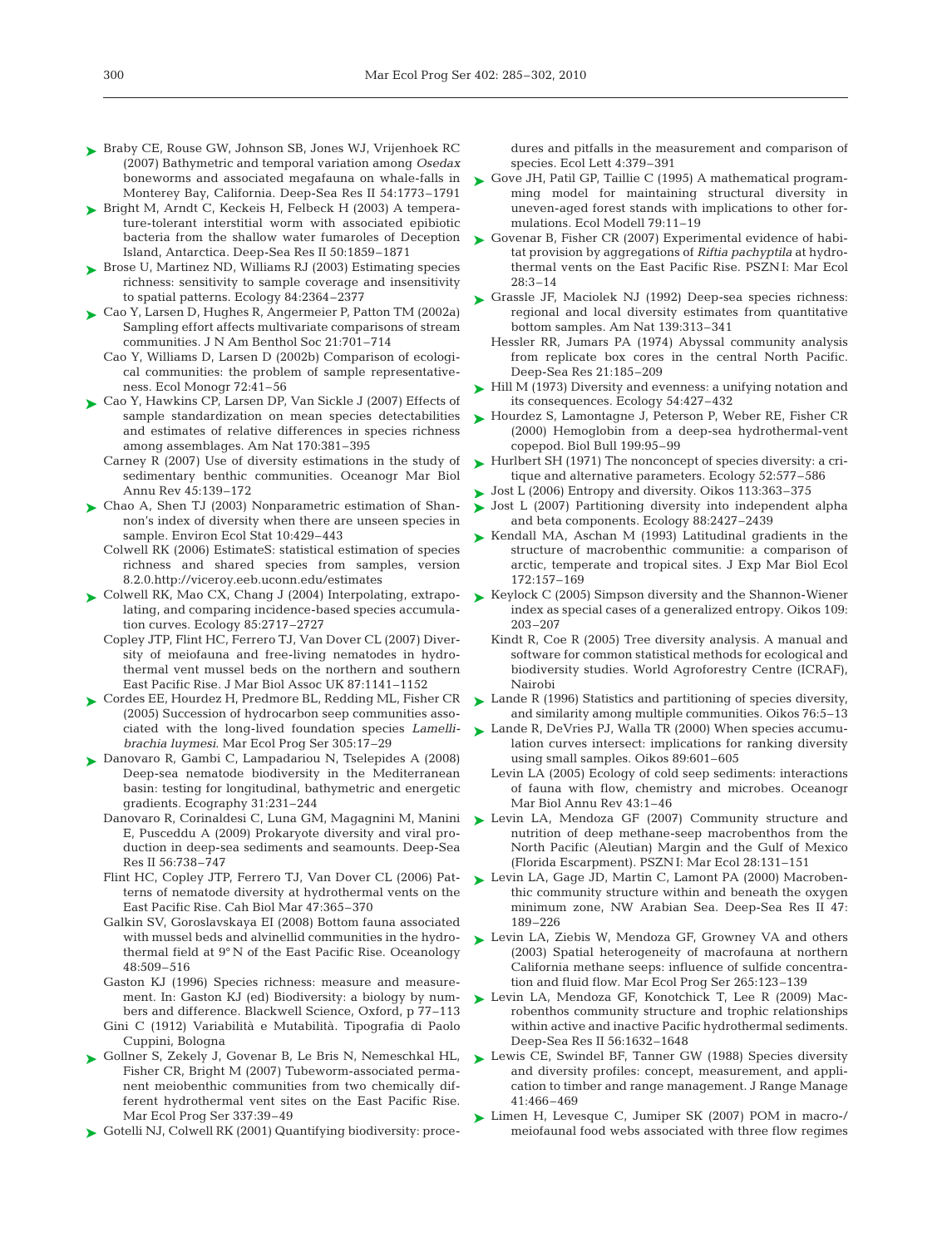Fuca Ridge. Mar Biol 153:129–139

- ► Liu C, Whittaker RJ, Ma K, Malcolm JR (2007) Unifying and distinguishing diversity ordering methods for comparing communities. Popul Ecol 49:89–100
- ► MacArthur R (1965) Patterns of species diversity. Biol Rev Camb Philos Soc 40:510–533
	- Magurran AE (2004) Measuring biological diversity. Blackwell Science, Oxford
	- Martinez ND (1996) Defining and measuring functional aspects of biodiversity. In: Gaston KJ (ed) Biodiversity: a biology of numbers and difference. Blackwell Science, Oxford, p 114–148
- ► McIntosh RP (1967) An index of diversity and the relation of certain concepts to diversity. Ecology 48:392–404
- ► O'Hara RB (2005) Species richness estimators: How many species can dance on the head of a pin? J Anim Ecol 74: 375–386
	- Oksanen J, Kindt R, Legendre P, O'Hara RB, Simpson GL, Stevens MHH (2008) vegan: community ecology package. R package version 1.11-0. http://cran.r-project.org/package =vegan
	- Patil GP, Taillie C (1977) Diversity as a concept and its implications for random communities. Bull Int Stat Inst 47:497–515
	- Patil GP, Taillie C (1979) A study of diversity profiles and orderings for a bird community in the vicinity of Colstrip, Montana. In: Patil GP, Rosenzweig M (eds) Contemporary quantitative ecology and related ecometrics. International Cooperative Publishing House, Fairland, MD, p 23–48
- ▶ Patil GP, Taillie C (1982) Diversity as a concept and its measurement. J Am Stat Assoc 77:548–561
- ▶ Purvis A, Hector A (2000) Getting the measure of biodiversity. Nature 405:212–219
	- R Development Core Team (2008) R: a language and environment for statistical computing. R Foundation for Statistical Computing, Vienna. www.r-project.org
	- Rényi A (1961) On measures of entropy and information. Proc 4th Berkeley Symp Mathematical Statistics and Probability 1:547–561
- ► Ricotta C, Pacini A, Avena G (2002) Parametric scaling from species to growth-form diversity: an interesting analogy with multifractal functions. Biosystems 65:179–186
- Ricotta C, Avena G, Chiarucci A (2003) An index of divergence ➤ from species to life-form diversity based on the notion of intrinsic diversity ordering. Plant Ecol 165:217–222
	- Rosenzweig ML (1995) Species diversity in space and time. Cambridge University Press, Cambridge
- ▶ Rousseau R, Van Hecke P, Nijssen D, Bogaert J (1999) The relationship between diversity profiles, evenness and spe-6:211–223
	- Rowe GT, Clifford CH (1973) Modifications of the Birge-Ekman box corer for use with SCUBA or deep submergence research vessels. Limnol Oceanogr 18:172–175
- ► Sarrazin J, Juniper SK (1999) Biological characteristics of a hydrothermal edifice mosaic community. Mar Ecol Prog Ser 185:1–19
- ► Sarrazin J, Robigou V, Juniper SK, Delaney JR (1997) Biological and geological dynamics over four years on a hightemperature sulfide structure at the Juan de Fuca Ridge hydrothermal observatory. Mar Ecol Prog Ser 153:5–24
	- Sarrazin J, Walter C, Sarradin PM, Brind'Amour A and others (2006) Community structure and temperature dynamics within a mussel assemblage on the southern East Pacific Rise. Cah Biol Mar 47:483–490
	- Shannon CE (1948) A mathematical theory of communication. Bell Syst Tech J 27:379–423, 623–656
- at deep-sea hydrothermal vents on Axial Volcano, Juan de Shaw KM, Lambshead PJD, Platt HM (1983) Detection of pol-➤ lution-induced disturbance in marine benthic assemblages with special reference to nematodes. Mar Ecol Prog Ser 11:195–202
	- ► Sibuet M, Olu K (1998) Biogeography, biodiversity and fluid dependence of deep-sea cold-seep communities at active and passive margins. Deep-Sea Res II 45:517–567
	- ► Simpson EH (1949) Measurement of diversity. Nature 163:688 Smith CR, Baco AR (2003) Ecology of whale falls at the deepsea floor. Oceanogr Mar Biol Annu Rev 41:311–354
	- ► Soetaert K, Heip C (1990) Sample-size dependence of diversity indices and the determination of sufficient sample size in a high-diversity deep-sea environment. Mar Ecol Prog Ser 59:305–307
		- Solomon DL (1979) A comparative approach to species diversity. In: Grassle JF, Patil GP, Smith W, Taillie C (eds) Ecological diversity in theory and practice. International Cooperative Publishing House, Fairland, MD, p 29–35
	- Solomon DS, Gove JH (1999) Effects of uneven-age management intensity on structural diversity in two major forest types in New England. For Ecol Manage 114:265–274 ➤
		- Sutherland WJ (1996) The twenty commonest censusing sins. In: Sutherland WJ (ed) Ecological census techniques. Cambridge University Press, Cambridge, p 317–318
	- ► Thompson GG, Withers P (2003) Effect of species richness and relative abundance on the shape of the species accumulation curve. Austral Ecol 28:355–360
	- Tóthmérész B (1995) Comparison of different methods for ➤ diversity ordering. J Veg Sci 6:283–290
		- Tóthmérész B (1998) On the characterization of scaledependent diversity. Abstr Bot 22:149–156
		- Tóthmérész B (2005) Diversity characterizations in R. In: Lövei GL, Toft S (eds) European carabidology 2003. DIAS Reports 114:333–344
	- ► Tsurumi M (2003) Diversity at hydrothermal vents. Glob Ecol Biogeogr 12:181–190
	- ► Tsurumi M, Tunnicliffe V (2003) Tubeworm-associated communities at hydrothermal vents on the Juan de Fuca Ridge, northeast Pacific. Deep-Sea Res I 50:611–629
	- Turnipseed M, Knick K, Lipcius R, Dreyer J (2003) Diversity in ➤ mussel beds at deep-sea hydrothermal vents and cold seeps. Ecol Lett 6:518–523
	- ► Turnipseed M, Jenkins C, Van Dover CL (2004) Community structure in Florida Escarpment seep and Snake Pit (Mid-Atlantic Ridge) vent mussel beds. Mar Biol 145:121–132
	- Underwood AJ, Chapman MG, Cole VJ, Palomo MG (2008) ➤ Numbers and density of species as measures of biodiversity on rocky shores along the coast of New South Wales. J Exp Mar Biol Ecol 366:175–183
- cies richness based on partial ordering. Environ Ecol Stat Urcuyo IA, Massoth GJ, Julian D, Fisher CR (2003) Habitat, ➤ growth and physiological ecology of a basaltic community of *Ridgeia piscesae* from the Juan de Fuca Ridge. Deep-Sea Res I 50:763–780
	- Van Dover CL (2002) Community structure of mussel beds at deep-sea hydrothermal vents. Mar Ecol Prog Ser 230: 137–158 ➤
	- ► Van Dover CL, Doerries MB (2005) Community structure in mussel beds at Logatchev hydrothermal vents and a comparison of macrofaunal species richness on slow- and fastspreading mid-ocean ridges. PSZN I: Mar Ecol 26:110–120
	- ► Van Dover CL, Trask JL (2000) Diversity at deep-sea hydrothermal vent and intertidal mussel beds. Mar Ecol Prog Ser 195:169–178
	- ► Van Gaever S, Moodley L, de Beer D, Vanreusel A (2006) Meiobenthos at the Arctic Håkon Mosby Mud Volcano, with a parental-caring nematode thriving in sulphide-rich sediments. Mar Ecol Prog Ser 321:143–155